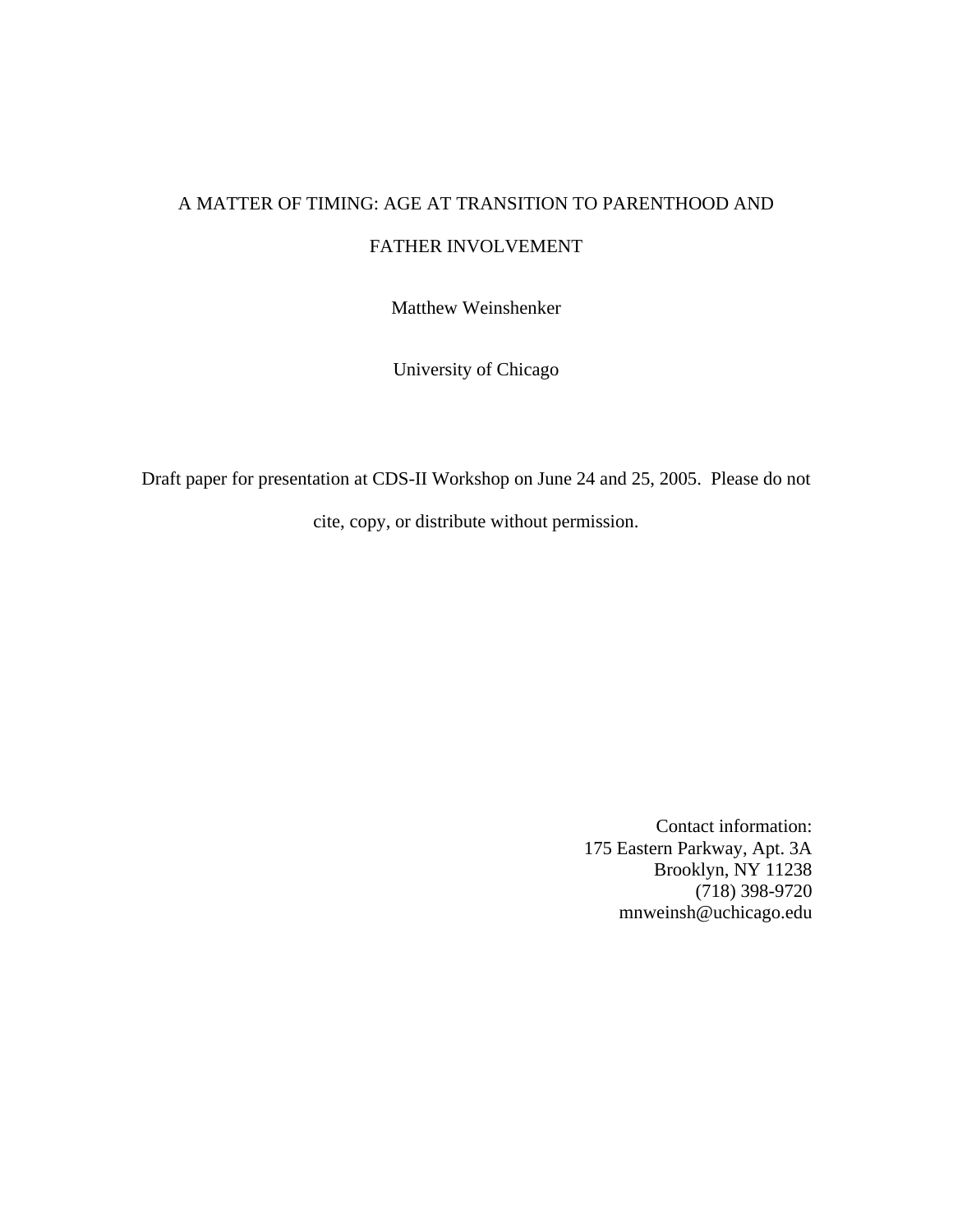## **ABSTRACT**

This study investigates whether the age of becoming a father is related to many kinds of involvement with children among married, resident fathers in the second wave of the Panel Study of Income Dynamics' Child Development Supplement *(n = 1114 fatherchild pairs)*. Contrary to some prior literature, there is no association between fatherhood timing and the total amount of time fathers and children spend interacting. However, men who became parents at relatively late ages tend to be more involved in activities that are less normative. Social class, race, and differing beliefs about the value of investing time in children best explain why later-timing fatherhood is associated with some kinds of involvement. The results demonstrate the importance of studying many types of fathering, including those which are less developmentally critical.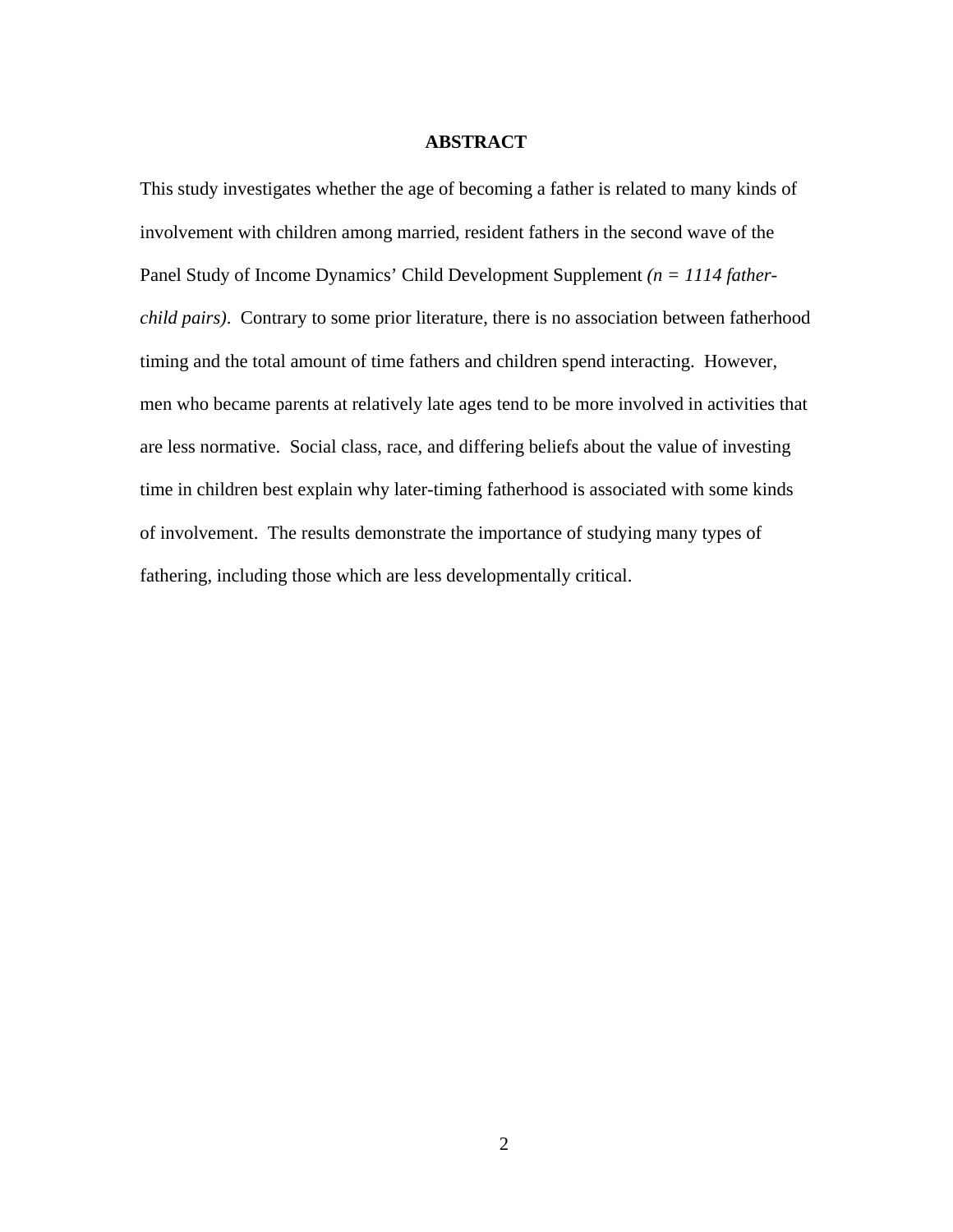In recent years, social scientists concerned with the well-being of children have produced a large and valuable body of work on a formerly neglected topic: the parenting of resident fathers. Much of this research has been guided by the concept of involvement. As defined by Lamb, Pleck, and co-authors (Lamb, Pleck, Charnov, and Levine 1987), involvement is a three-part construct consisting of direct interaction with a child, availability for interaction, and responsibility for meeting the child's day-to-day needs. Although it is possible for fathers to be involved with their children in inappropriate or harmful ways (Palkovitz 1997), an involved style of fathering usually has a wide variety of positive consequences (Amato 1998; Pleck 1997).

Given the benefits involvement has for children, a great deal of research has been concerned with identifying factors associated with it (Parke 1995; Pleck 1997). Taking a life course perspective (Elder 1994), one might ask whether the age at which men make the transition to fatherhood for the first time is related to involvement. The timing of becoming a parent increasingly differentiates fathers from one another. As recently as the 1970s in the United States, half of men who became fathers did so within the fiveyear interval between ages 22 and 27. In the 1990s, half of men became fathers between 23 and  $32 - a$  nine year range.<sup>[1](#page-2-0)</sup> This diversity seems likely to be related to involvement because men who make the transition to parenthood at different ages tend to bring different levels of resources (defined broadly to include economic resources, psychological dispositions, physical ability, and social capital) to the challenging task of fathering (Coltrane 1996; Daniels and Weingarten 1982).

<span id="page-2-0"></span> $\overline{a}$ 

<sup>&</sup>lt;sup>1</sup>Author's calculations based on the Panel Study of Income Dynamics' 1985-2001 Childbirth and Adoption History File.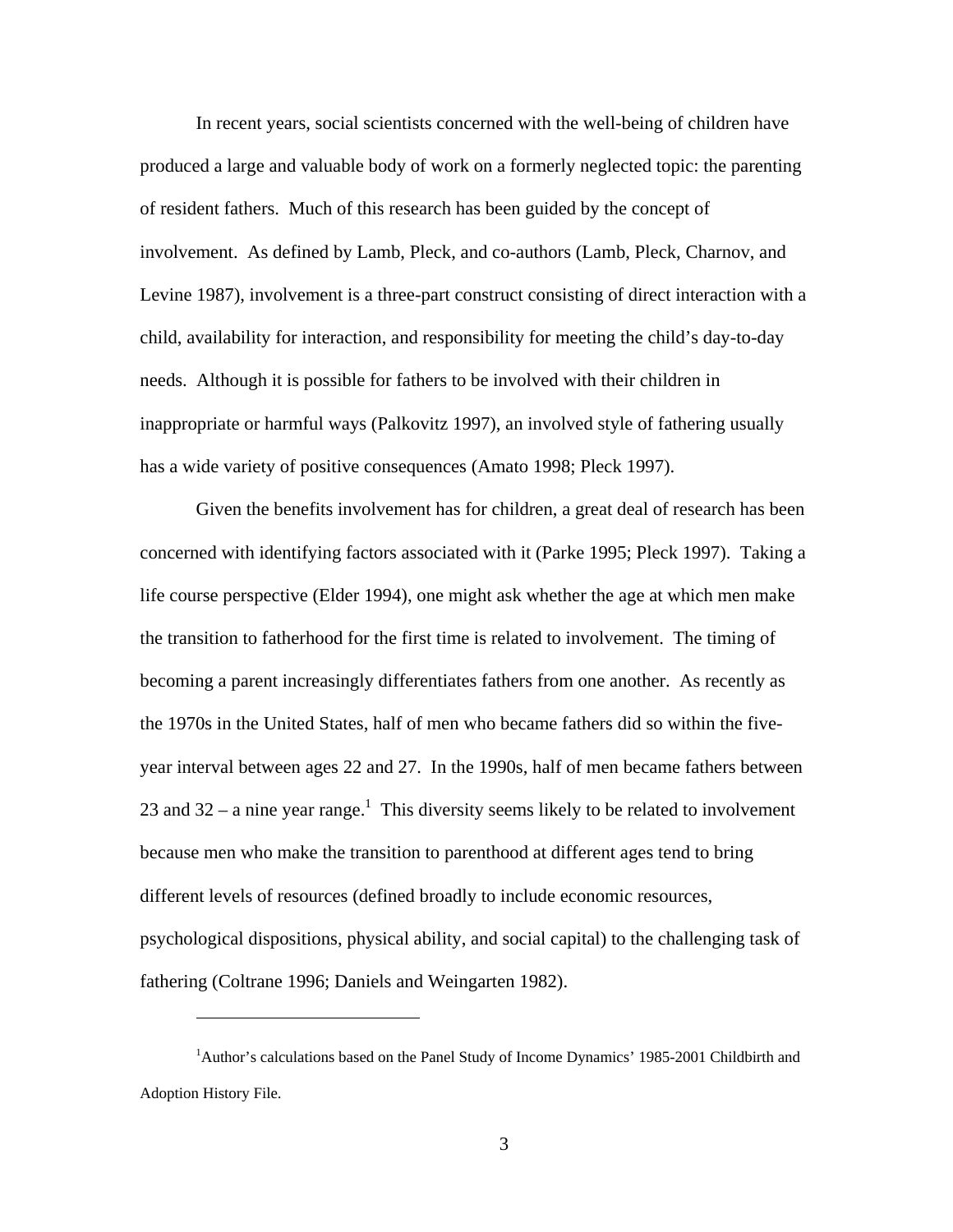This paper investigates the relationship between fatherhood timing and resident biological fathers' involvement with children age five and up. While there has been some past research on this topic, it has often addressed only a small portion of the possible ways men can be involved with their children. Another drawback of the existing literature is that with a few exceptions (Cooney, Pedersen, Indelicato, and Palkovitz 1993; Heath 1994), most of it has been based on small, non-representative groups of men, rather than national samples. This research makes use of the second wave of the Child Development Supplement (CDS-II) to the Panel Study of Income Dynamics (PSID), which is nationally representative after the application of appropriate weights. The CDS-II contains a remarkably broad variety of measures of father involvement, and also provides information on men's parenting of older children, which has been relatively understudied. Further, the CDS data can be paired with the PSID's high-quality male fertility data.

If later fatherhood is associated with at least some kinds of involvement, the next question is why this should be so. As the authors of one study have pointed out, if men who became fathers at different ages parent differently from one another, this is surely not because of the fact of timing itself, but rather because timing is a proxy for other sociological and psychological processes (Cooney, Pedersen, Indelicato, and Palkovitz 1993). Of a variety of possible explanations, which ones best explain why timing might matter? To answer this question, I employ a statistical test of mediation proposed by Clogg and co-authors (Clogg, Petkova, and Haritou 1995). This test permits an assessment of the extent to which the association between timing and involvement is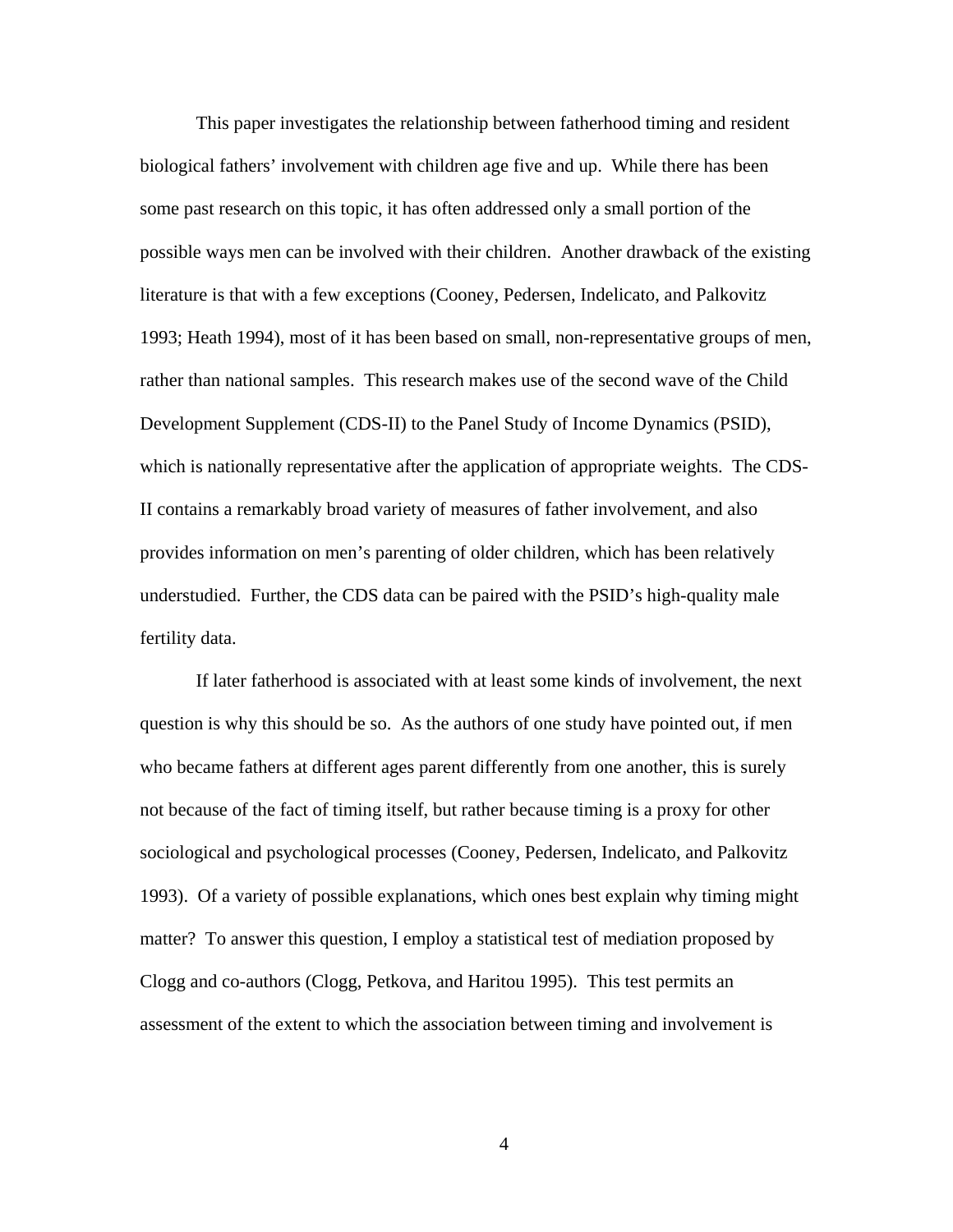explained by time availability, attitudes toward parenting, men's partners' commitment to paid work, propensity to invest in children's development, and sociodemographic factors.

## **BACKGROUND**

## Birth Timing and Involvement: Past Findings

Broadly construed, there has been a sizeable literature written about the relationship between fatherhood timing and father involvement. Much of this work concerned teenage fathers who did not live with their children (e.g. Lerman 1993; McElroy and Moore 1997). Absent teen fathers, like other non-resident fathers, have not tended to be very involved (Furstenberg and Harris 1993).

Other scholars have asked whether timing is associated with involvement among resident fathers. It may seem strange to suggest there should be any relationship at all between the timing of becoming a father and men's involvement in parenting with children five and older. Even if men who become fathers at different ages are likely to exhibit different levels and patterns of involvement at first, perhaps the common experience of fatherhood attenuates the effect of birth timing as the years go by and children grow.

Contrary to this possibility, most authors have reported that later fatherhood is better. Although not all researchers have looked at fathers with older children, delaying the transition to parenthood until an older age has been found to be linked to greater subsequent involvement (Coltrane 1996; Cooney, Pedersen, Indelicato, and Palkovitz 1993; Daniels and Weingarten 1982; Heath 1994). There have been exceptions to this conclusion; it has been found that those who became fathers at older ages tended to do less physical play with their children (Neville and Parke 1997), and that there was no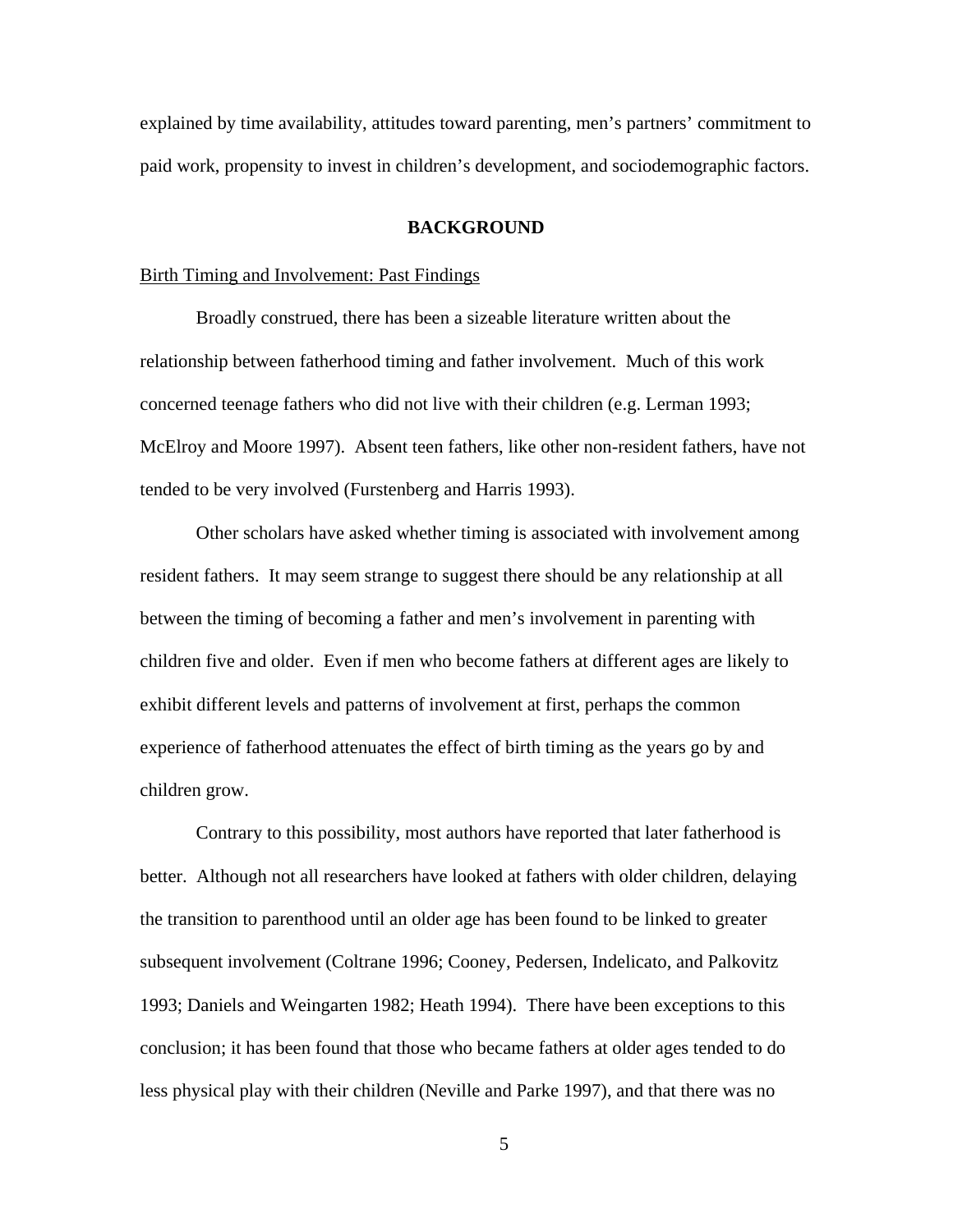relationship between fatherhood timing and the amount of time fathers spent administering discipline (Heath 1994). These findings point to the importance of distinguishing multiple aspects of father involvement.

## Birth Timing and Involvement: Explanations

While others have observed a relationship between fatherhood timing and involvement, it has been more difficult, especially for those working with statistical data, to explain why the relationship exists. In their insightful qualitative studies, Coltrane (1996) and Daniels and Weingarten (1982) offer several explanations, including time availability, fathers' attitudes towards parenting, and mothers' commitment to paid work. Another potential explanation may be derived from the concept of propensity to invest in children's development. Finally, the connection between timing and involvement is also likely to have something to do with fathers' sociodemographic characteristics.

### *Time Availability*

Originating in the housework literature, the theory of time availability posits that the allocation of household labor depends on which spouse has the most free time. Time availability has been criticized as an approach to understanding housework because it ignores both gender and the ability of some household members (usually men) to exercise power in order to avoid unpleasant tasks (Shelton 2000). However, time availability may make more sense as an explanation of father involvement, since spending time with one's children is not as obviously a "bad" to be avoided as housework is. Coltrane (1996) and Daniels and Weingarten (1982) each believed that the tendency of later fathers to be more involved was partly a matter of available time. They each observed that men who delayed fatherhood until relatively older ages were able to avoid the "life cycle squeeze"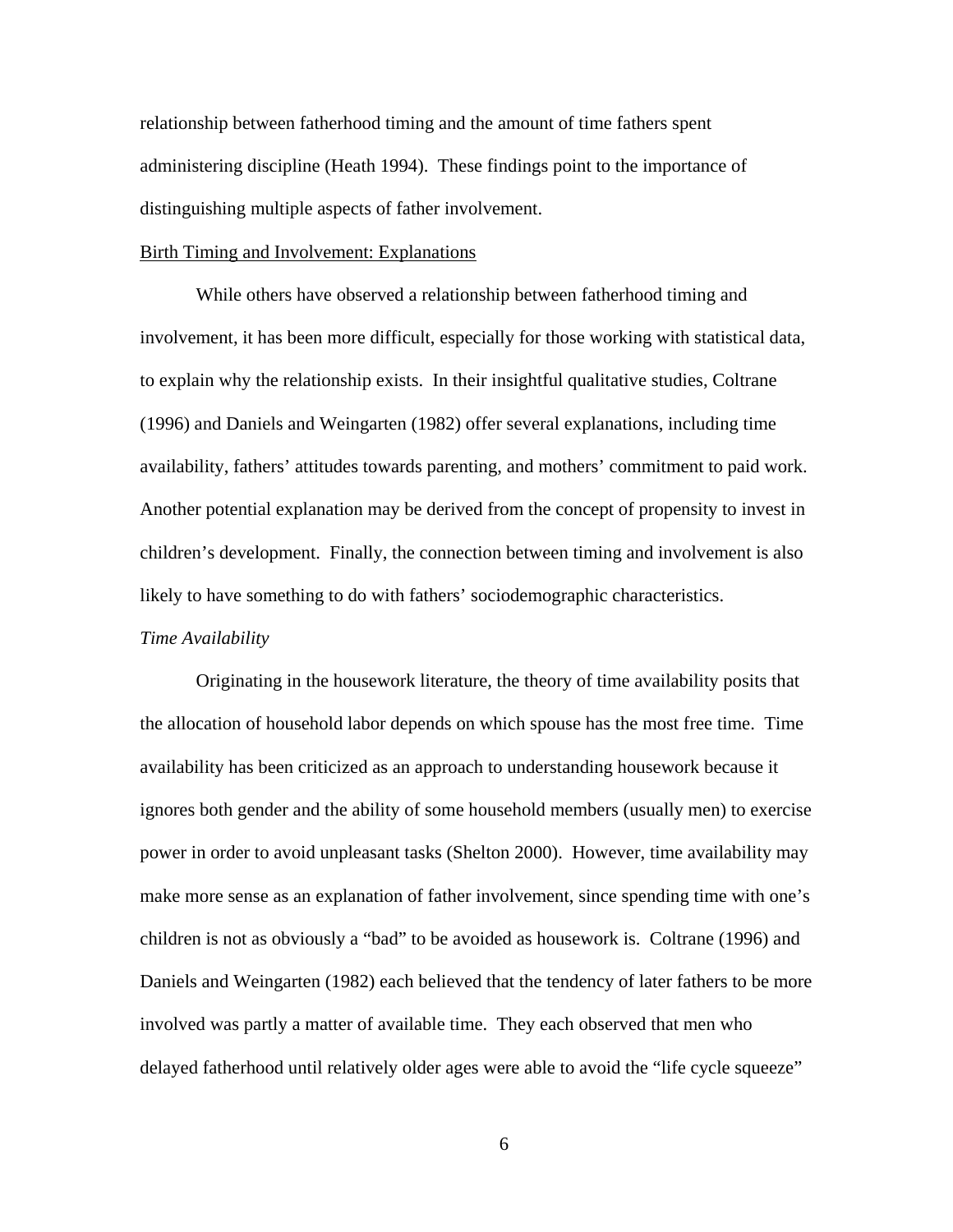younger fathers faced when attempting to establish their careers and care for children at the same time. Thus, they were likely to have more time to be involved. Also, men who became fathers late were likely to have had fewer children on average, which allowed them to spend more time with each one.

#### *Attitudes towards Parenting*

Men who delayed fatherhood might also be more involved because they enjoy parenting more and were more psychologically prepared when they became parents. Daniels and Weingarten reported that men who become fathers at around age 20, even if they considered themselves highly willing before the birth, were more likely than others to come to feel unprepared and overwhelmed, creating a situation where a family of mother, father and child contains "one giver and two receivers of care" (Daniels and Weingarten 1982, p. 70). Men who delayed parenthood, by contrast, were likely to report feelings of readiness, and were also more likely than others to place a high value on family (Coltrane 1996). However, the connection between fatherhood timing and attitudes may not be as straightforward as these observations suggest. Cooney and coauthors reported that late-timing fathers were not more likely than others to feel positive about fathering as a whole, but that late-timing fathers who were also positive were more involved than any other group of men (Cooney, Pedersen, Indelicato, and Palkovitz 1993).

# *Mothers' Commitment to Paid Work*

In married couples, a father's involvement in parenting is obviously not determined solely by his own characteristics and preferences but also by those of his wife. Indeed, explanations of involvement based on time availability, attitudes, and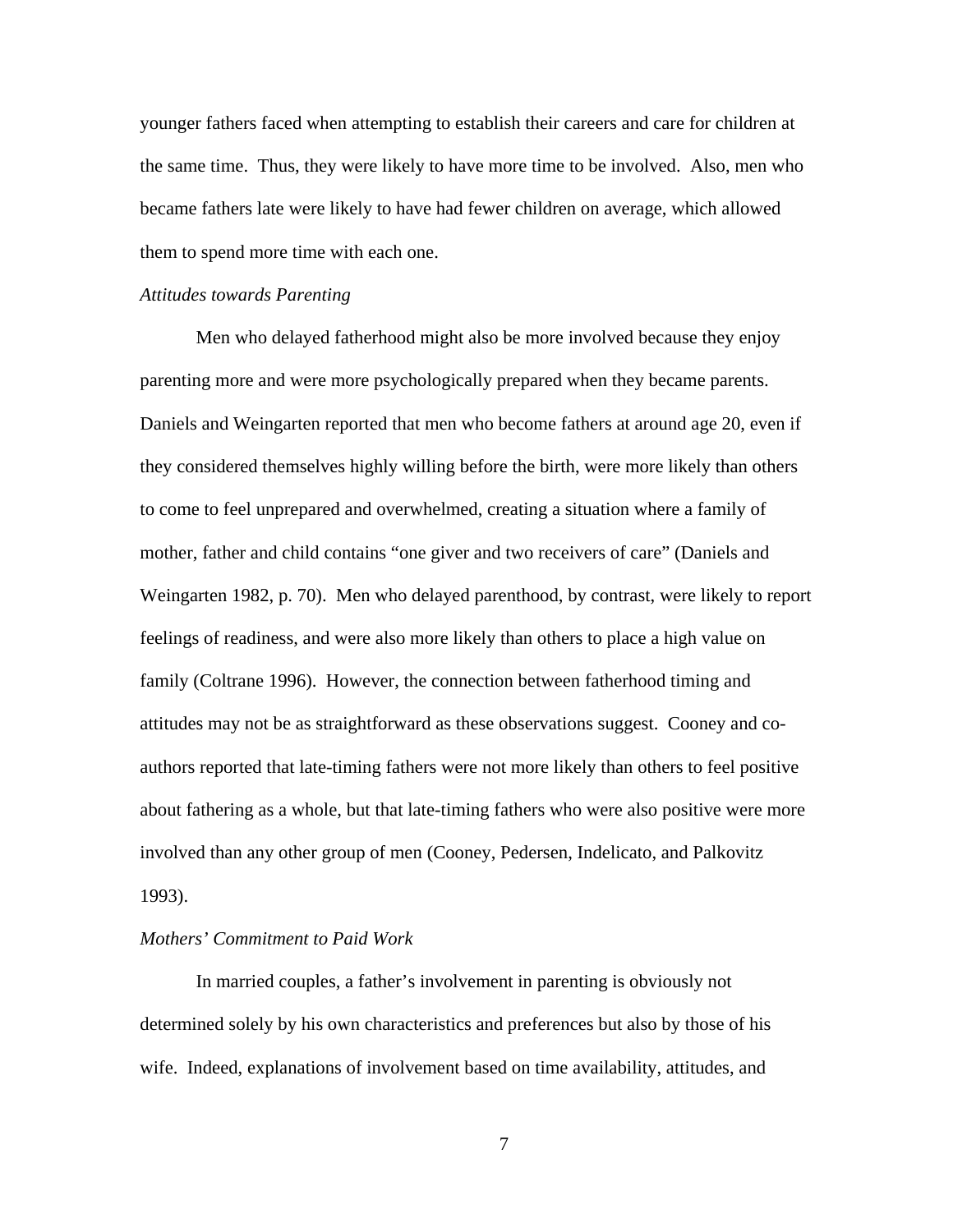propensities to invest, while they may be framed in an individualistic fashion, are almost certainly conditioned by characteristics of the couple's relationship (Coltrane 1996). While a father's time available for parenting may be dictated by the demands of his job, it is often also an outcome of the couple's negotiations over what job he will take in the first place. Also, a woman can influence her husband's attitude towards fathering through her encouragement or discouragement of his parenting efforts (Pasley, Futris, and Skinner 2002).

For research purposes, the wife's attachment to the paid work force is useful shorthand for a whole cluster of characteristics that may affect her partner's involvement. One important aspect of attachment to work is the wife's earnings. Bargaining theory (England and Folbre 2002; Scanzoni 1982) implies that women who earn a sizeable income (relative to their husbands) can use their financial contributions to the household as a source of influence in negotiating for greater parenting involvement from their husbands. Research has shown that the bargaining model has similar deficiencies to the time availability model in accounting for men's housework (Shelton 2000); it ignores gender and often misses the operation of "hidden power" (Komter 1989). However, the same comment that was made with regard to the time availability explanation also applies here. Since parenting is not as clearly an undesirable task as housework, some men may be more open to bargaining over involvement than over chores.

A related but distinct factor is the wife's mental and emotional commitment to her career. Work-committed women have been said to be more likely than others to encourage their husbands' involvement, particularly in routine child care, in order to facilitate their own employment (Coltrane 1996; Daniels and Weingarten 1982).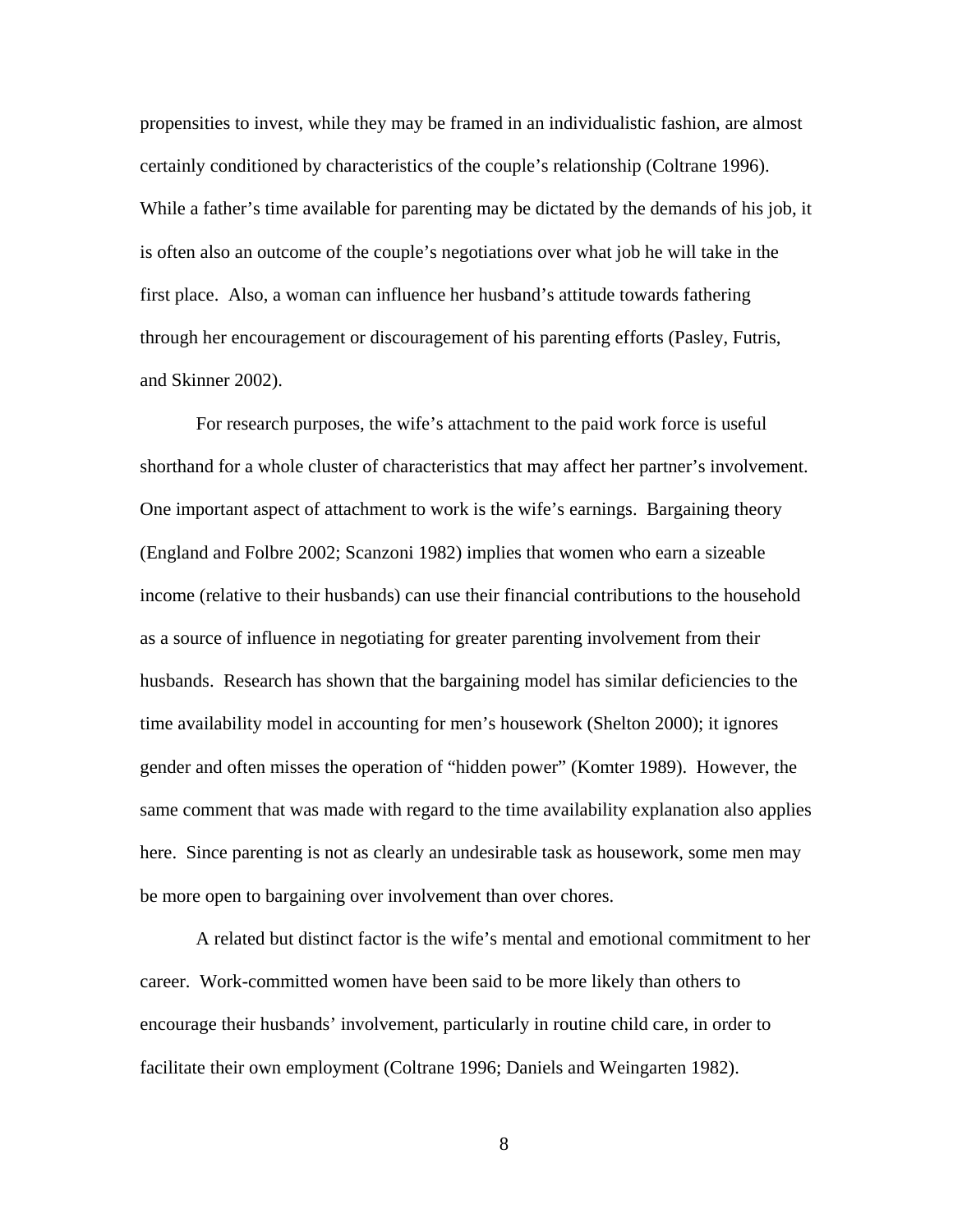Furthermore, women who pursued full-time careers in traditionally male-dominated fields were likely to delay parenthood until older ages, which means that if they were in a long-lasting marriage, their husbands also made the transition to fatherhood at an older age (Coltrane 1996). When they did have children, these women were usually earning a substantial share of their family's income, which gave them a strong position to bargain over parenting (Daniels and Weingarten 1982). Thus, there is good reason to believe that married fathers' wives' attachment to the workforce explains part of the relationship between timing and involvement.

## *Propensity to Invest in Children*

Another explanation of the timing-involvement connection may be that men who became fathers at older ages have a greater propensity to invest their time in promoting their children's development. One possible origin of such a propensity may be derived from Becker's (1991) theory of family economics. Making an assumption similar to one that can be found in sociobiological theory (Lamb, Pleck, Charnov, and Levine 1987), Becker assumes that married couples' fertility and parenting behavior is geared towards maximizing the propagation of their genes in future generations. Since their resources are limited, couples face a trade-off between having many children and investing heavily in the success of each child. In the starkest possible terms, they must choose between the quality and quantity of children. If this is correct, it follows that couples with a delayed father will be less likely to choose a high-quantity strategy, especially if the mother also initiated fertility at an older age. They will seek to invest their resources in promoting the success of each of their small number of children instead. Although there is more than one way for men to invest in children's futures, one component of investment may be a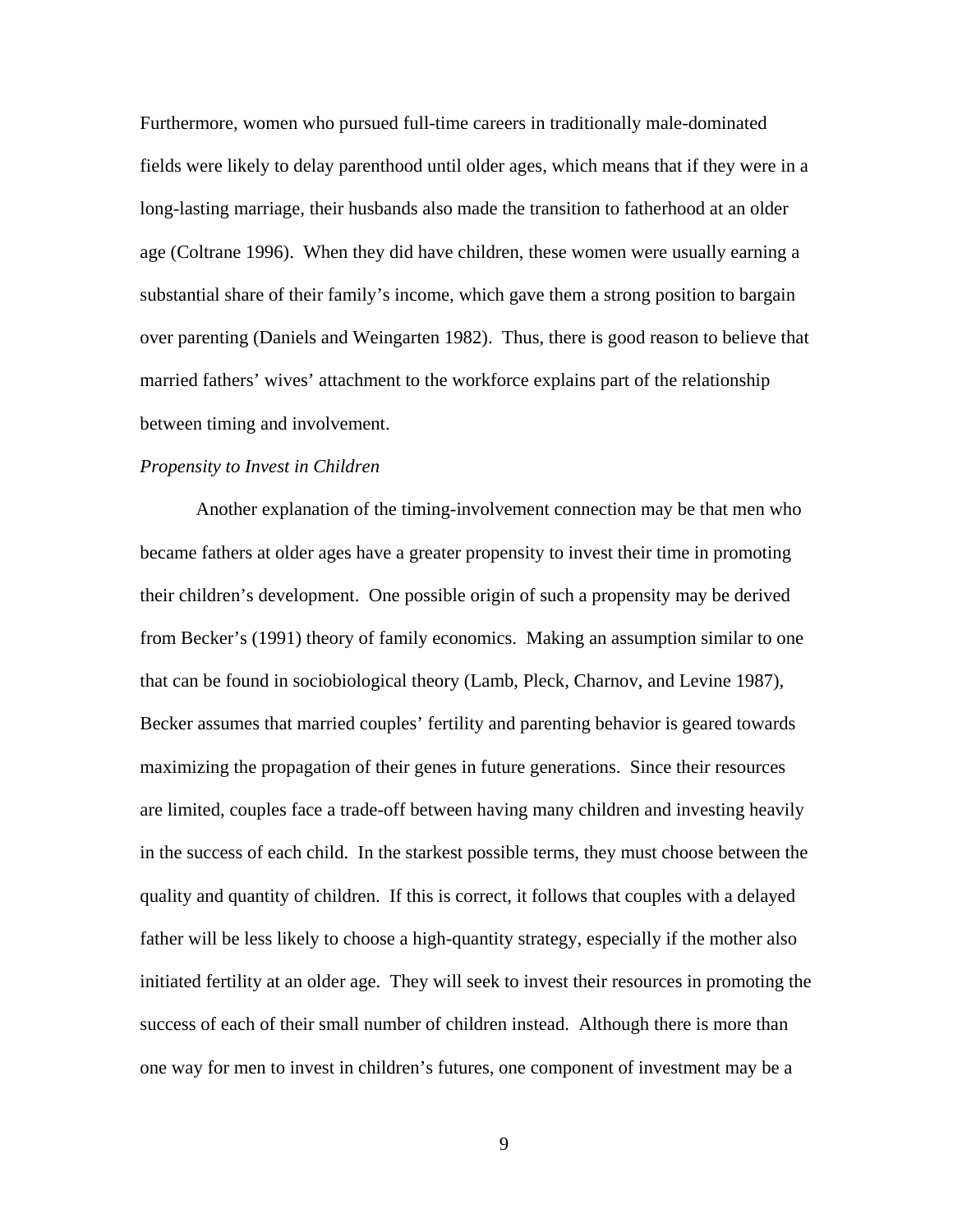high level of father-child interaction, if the parents believe such involvement to assist children's development.

On the other hand, differences in the propensity to invest time in their children may be the result of varying cultural beliefs about the importance of fathers' involvement for children's development, rather than a mechanistic trade-off between child quality and quantity as Becker's theory leads one to believe. The question, then, is why delayed fathers should be more likely to believe in the importance of involvement. The answer most likely has something to do with sociodemographic differences between men with early and late fatherhood timing.

## *Sociodemographic Factors*

Social class, or socioeconomic status, has been shown to relate to the timing of parenthood for both sexes, largely because higher education has tended both to delay parenthood and to lead to higher-paying careers (Chen and Morgan 1991; Rindfuss, Morgan, and Swicegood 1989; Rindfuss, Swicegood, and Rosenfeld 1987). At the same time, middle and upper-middle-class fathers have been the most likely to become highly involved with their children, a difference that some have called largely cultural (LaRossa 1988). Social class may explain the connection between timing and involvement because socioeconomic groups differ not just in terms of propensity to invest in children, but also in terms of time availability, attitudes toward parenting, and women's commitment to work.

In the United States, non-white women have tended to have first births earlier than white women (Chen and Morgan 1991), which has made it likely that non-white men become fathers earlier than their white counterparts. If these men's involvement has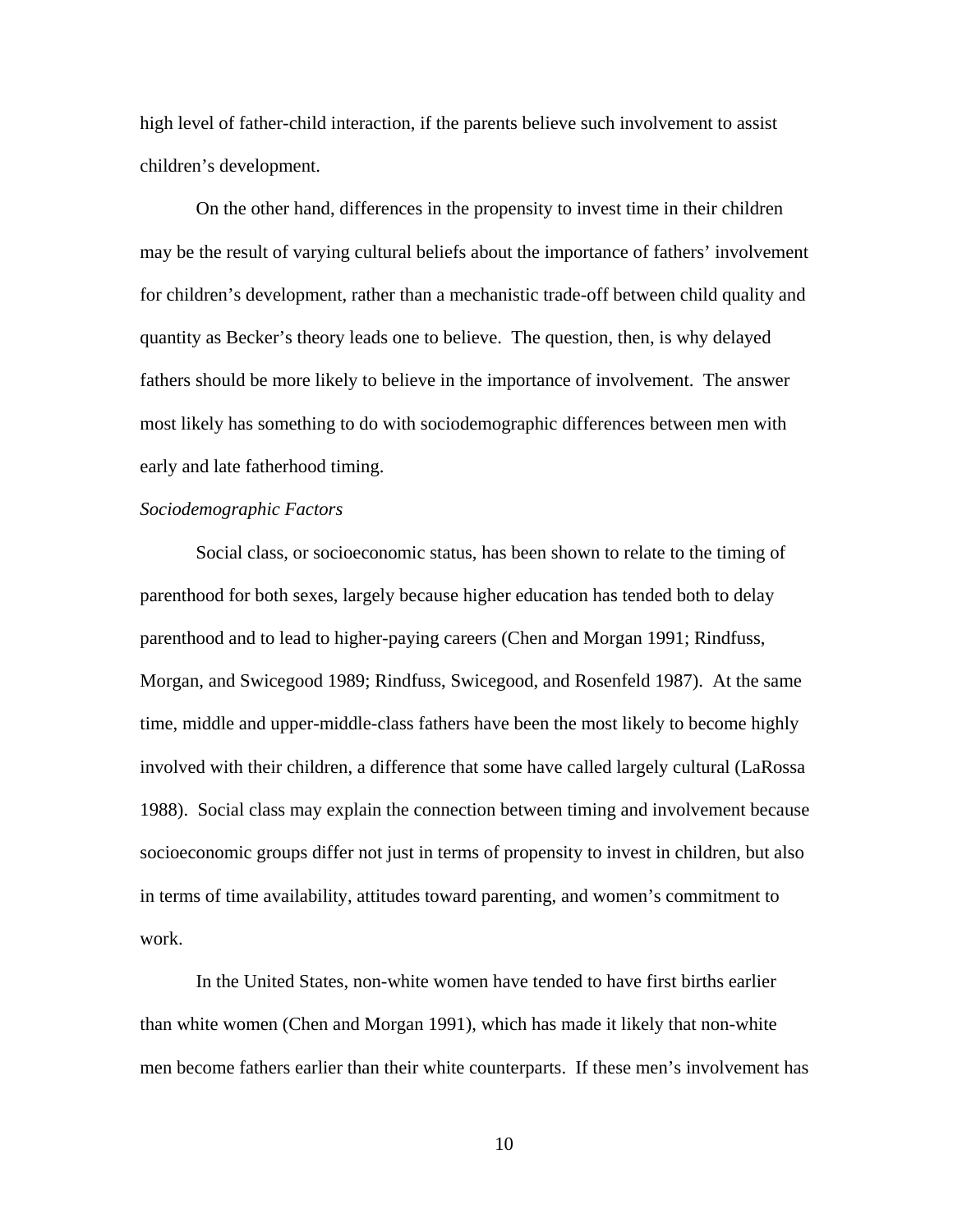tended to be different than white fathers', then this may translate into a relationship between involvement and birth timing. Evidence from the first wave of the Child Development Supplement suggests there have been racial and ethnic differences in involvement, although they could not be reduced to generalizations about which groups were more or less involved as a whole (Hofferth 2003). Rather, black resident fathers tended to be more authoritarian than white fathers, meaning they were less warm but more involved in monitoring their children. On the other hand, Hispanic fathers tended to be more permissive, in that they monitored less than others. Both groups took more responsibility for child care than white fathers. Overall, the conclusion of this and other studies is that racial and ethnic differences in resident father involvement were matters of degree and not of kind (Ahmeduzzaman and Roopnarine 1992).

#### Types of Involvement

As mentioned earlier, scholars have not found delayed fatherhood to be related to every type of involvement. Heath (1994) found no relationship between timing and the frequency with which men disciplined their children. Also, Neville and Parke (1997) observed men who became fathers at earlier and at later ages to spend the same amount of time playing with their children. The early fathers tended to engage in more physical play than the delayed fathers, perhaps because they were younger and had more energy. The delayed fathers compensated by engaging in more verbally and cognitivelystimulating play.

It is striking that play and discipline are the forms of involvement that have had no relation to fatherhood timing in past research. Historians have noted that these two tasks, more than any others, were what men were supposed to do for their children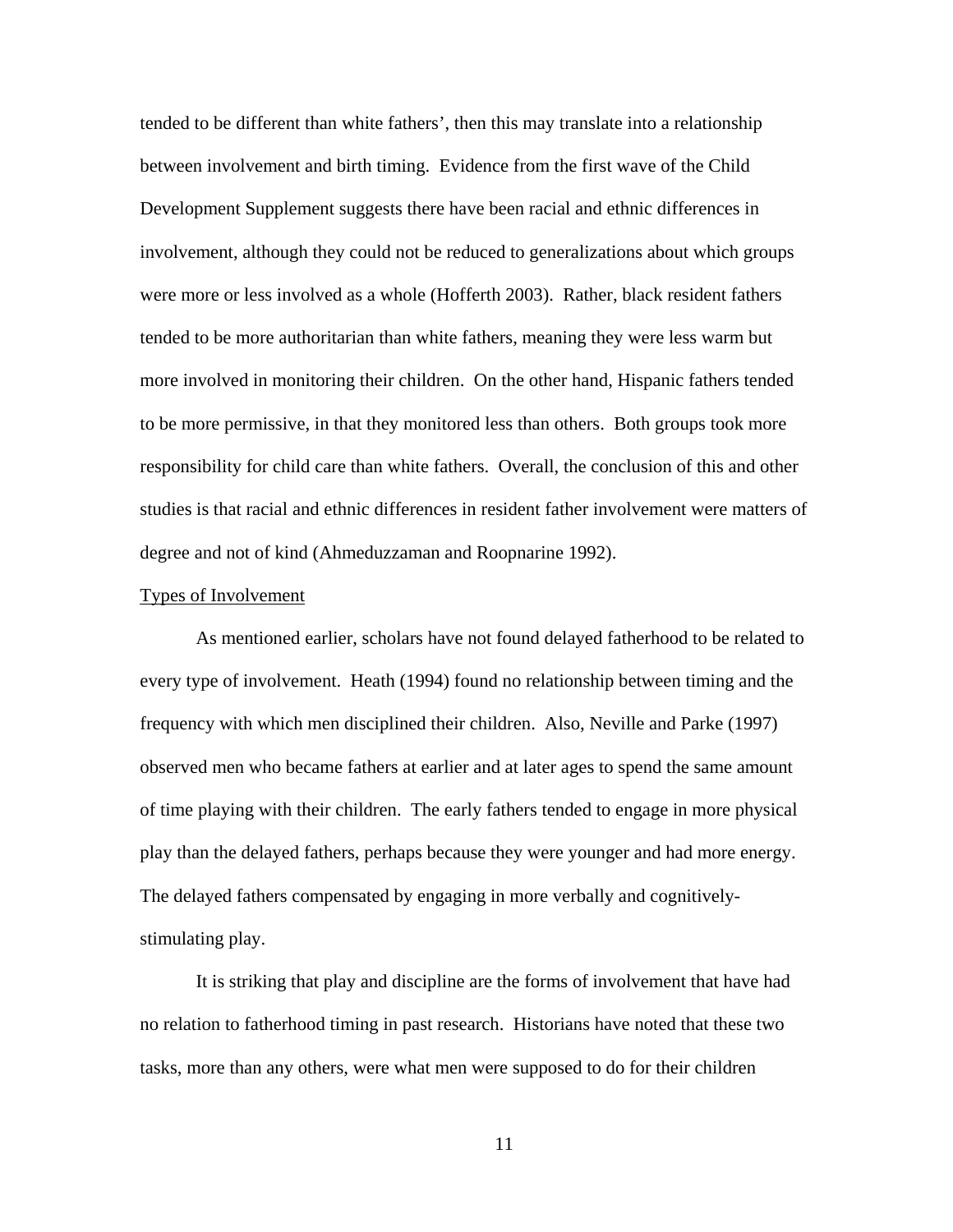according to the ideal of fatherhood that was culturally dominant for most of the twentieth century (Pleck and Pleck 1997). Culturally-approved models of fatherhood are powerful motivators and guides, as Nock (1998) has argued, because they give those who want to be "good family men" a socially accepted way to do so and to be seen as doing so by important others. Extrapolating from Nock's insight, I argue that modes of fathering activity which are culturally normative will likely be performed by a wide variety of men regardless of the differences between them, including the ages at which they became parents. This would explain why scholars found no association between timing and either play or discipline.

Recently, authors such as the anthropologist Townsend and the social critic Blankenhorn have proposed that the normative "fatherhood script" (Townsend 2002) in the contemporary United States has expanded beyond discipline and play. For these authors, participating in children's nurturance (Blankenhorn 1995) and developing emotional closeness (Townsend 2002) are now parts of the good father role. So is taking responsibility for economically supporting the family. Protection is a third fathering task. Ensuring children's physical safety is only one part of this. Another is safeguarding children morally by inculcating values, often by providing for them to receive religious instruction. The other responsibility, which Townsend calls endowment and Blankenhorn terms sponsorship, is about mentoring one's children and preparing them for the future. A big part of endowment, according to Townsend, is encouraging children to develop skills, including academic and athletic ones. On the whole, endowment or sponsorship is close to the Eriksonian psychologist Kotre's concept of societal generativity (Kotre 1984; Snarey 1993).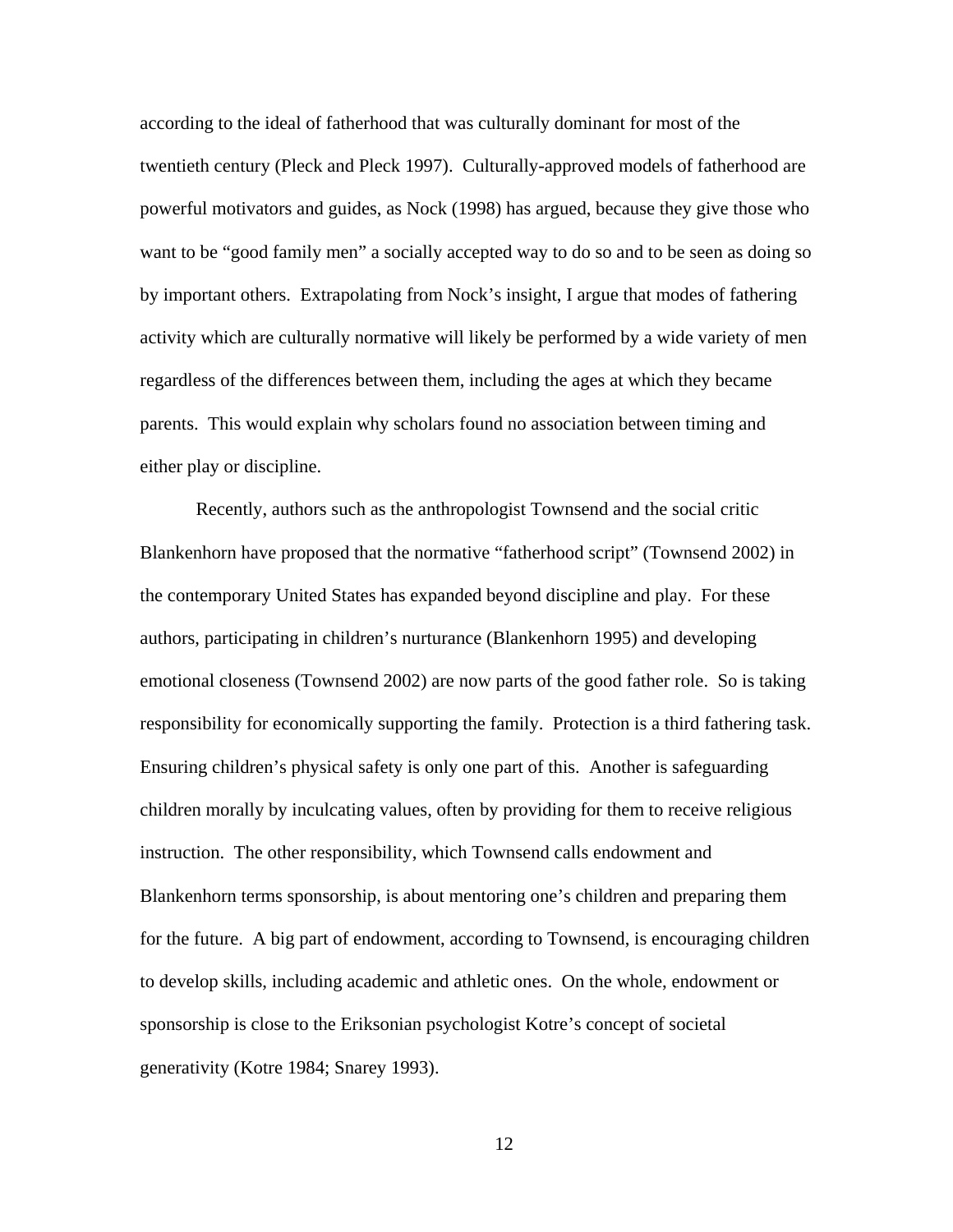While the fatherhood script may seem to be a unified whole, Townsend asserts that it is rife with contradictions. Paramount among these is the conflict between working away from home to support the family and spending sufficient time with one's children, and especially taking the time to build an emotionally close relationship. According to Townsend, men usually resolve the conflict by attending to their economic responsibilities at the cost of time at home. Others have confirmed that paternal affection and nurturance, while socially valued, tend to take a back seat to other responsibilities such as providing for and protecting children (LaRossa 1988; Nock 1998). Given the imperative to provide, one might expect that men who are especially motivated or have a relatively large amount of free time will be likely to spend far more time in nurturing activities and in other time-consuming forms of involvement.

#### **Hypotheses**

The above review of the literature leads to the following hypotheses about fatherhood timing and men's involvement with children five and older.

- 1. Becoming a father at a later age will be associated with spending more overall time with one's children.
- 2. Becoming a father at an older age will be associated with spending more time in parenting activities whose main purpose is nurturance and building an emotional relationship.
- 3. Becoming a father at an earlier age will be associated with spending more time in physical play and physical activities with children, mainly because earlier fathers are younger on average.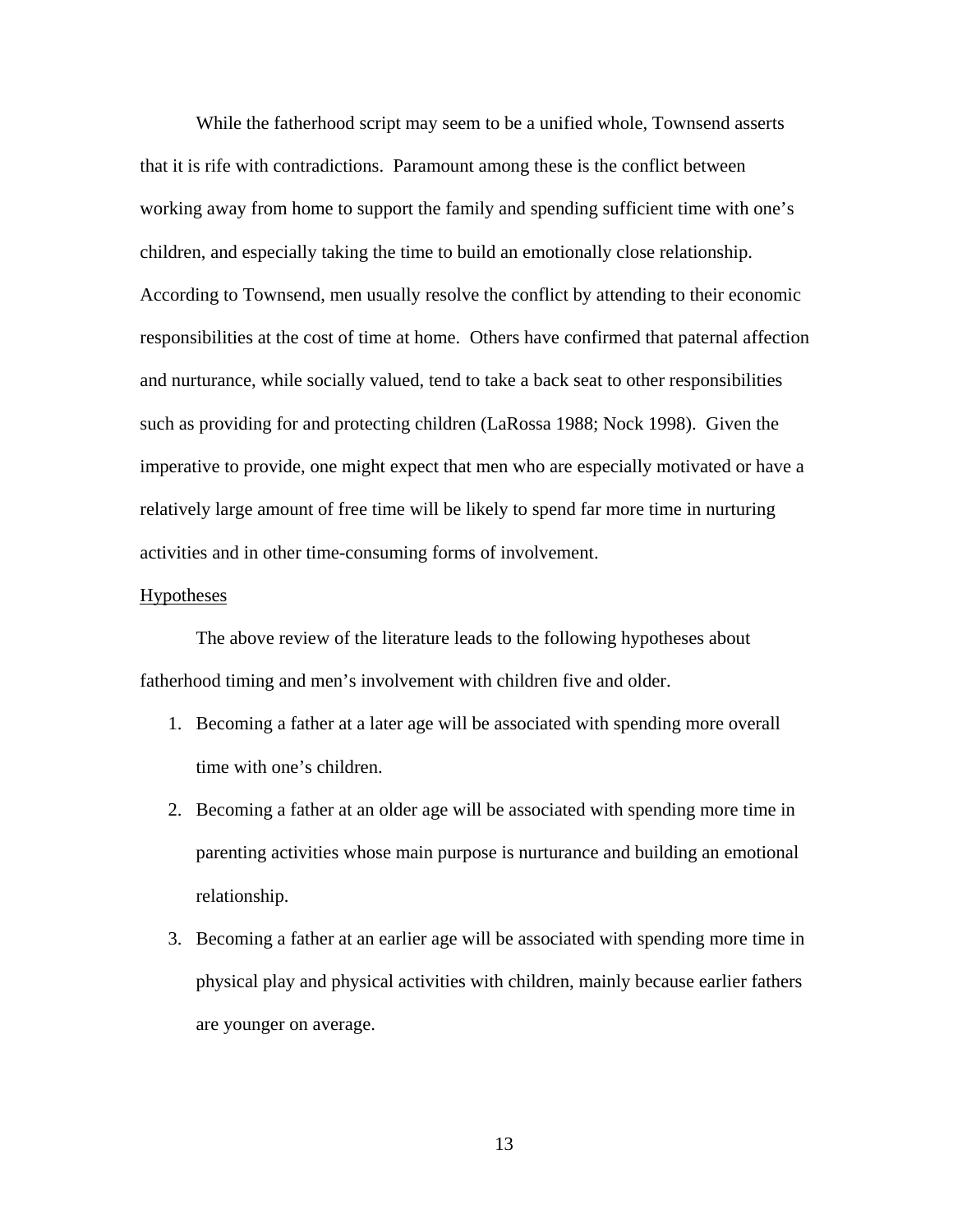- 4. Becoming a father at an older age will be associated with spending more time in cognitive play and cognitive activities with children.
- 5. Timing will not be strongly associated with forms of involvement whose purpose is protection, including attending religious services with children and disciplining them.
- 6. The positive relationships between involvement and becoming a father at an older age will be mediated, or statistically explained, by socioeconomic status, race, time availability, attitudes toward parenting, propensities to invest in children's development, and mothers' attachment to the paid work force.

In testing the final hypothesis, the goal will not be to build a statistical model that accounts for every single one of the many factors that have been shown to be associated with involvement (Parke 1995; Pleck 1997), but rather to test the mediating effects of those factors that theory and past evidence suggest may be systematically related to men's parenthood timing

## **DATA AND METHODS**

# Data Source

Data for this research come from the Panel Study of Income Dynamics (PSID) and the associated Child Development Supplement (CDS), both conducted by the University of Michigan's Institute for Social Research. The PSID is a nationallyrepresentative survey that has been collecting economic and demographic information on the same longitudinal panel of households for a very long time (since 1968, in many cases). Willing participants, including children who grow up and leave home, remain in the study when they leave their original households; this has allowed the PSID to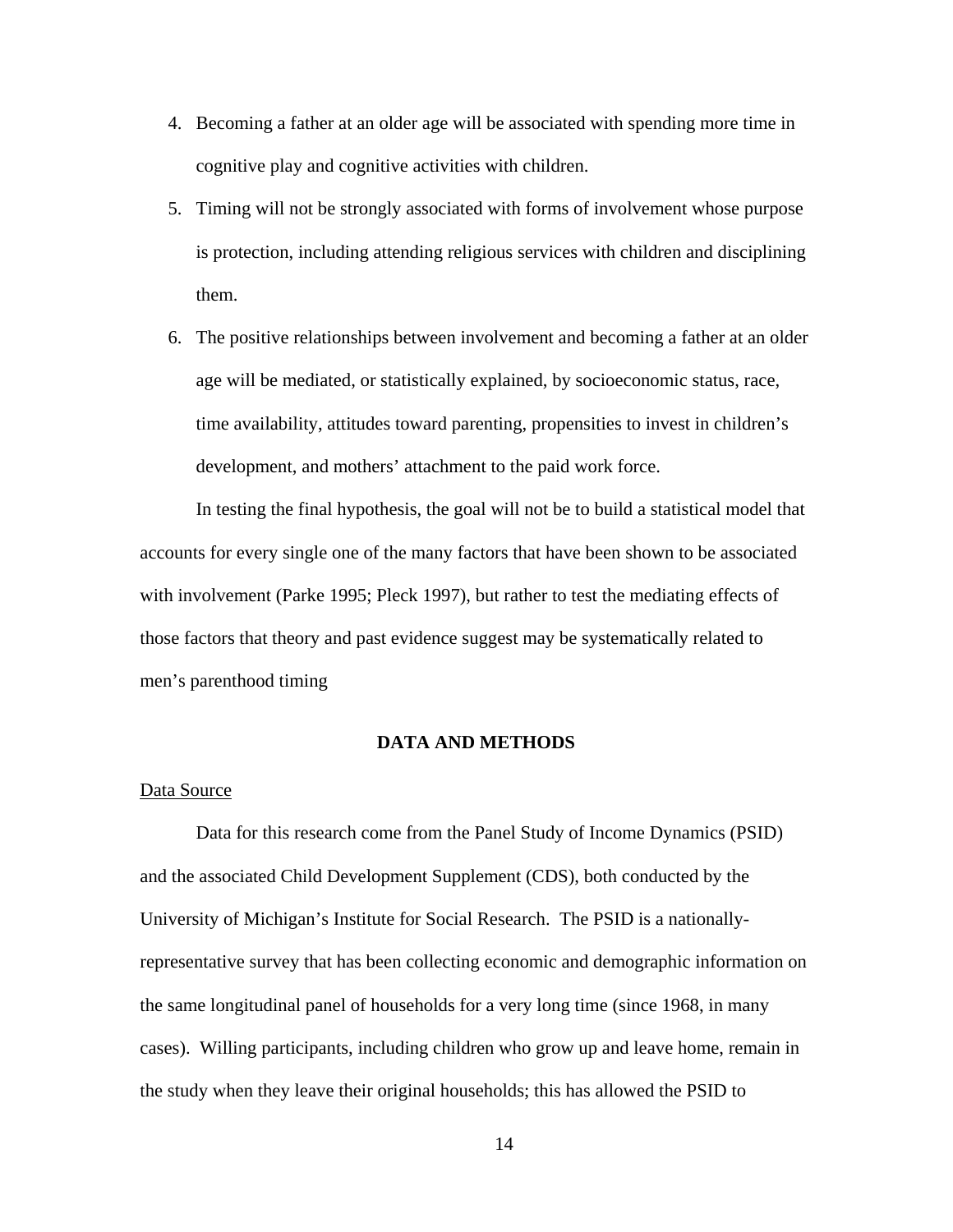continually maintain and refresh its sample. In addition, a new sample of recent immigrant households was added in 1997.

The PSID is well suited to a study of birth timing because of its unusually highquality fertility data. Complete retrospective fertility histories were collected for adult PSID respondents in 1985, and subsequently for new individuals entering the study. These fertility histories have been updated at each subsequent annual or biennial survey wave. The frequently updated fertility information minimizes the recall bias that is well known to plague studies of men's fertility (Rendall, Clarke, Peters, Ranjat, and Verropoulou 1999). Men recall their fertility most accurately when they have remained in the same household as their partner and children, as is the case for most fathers in this paper, but the PSID's fertility data remain superior to purely retrospective information.

In 1997, 2394 PSID households with a child under the age of 13 participated in the first wave of the CDS, a survey designed to supplement the PSID's standard topics with questions about child development issues, including parenting (Hofferth, Davis-Kean, Davis, and Finkelstein 1999). 2006 of the CDS households took part in a second wave in 2002-2003 (henceforth the "2002 wave"). Since some households contained more than one eligible child, information was collected about a total of 2907 target children who were then aged approximately five to seventeen.<sup>[2](#page-14-0)</sup> In households with two

<span id="page-14-0"></span> $2^2$ The data do not say exactly how old the children were when they and their parents were interviewed for the second wave. Data collection took place over a long time period, and no information is currently provided on the children's ages at the time of the interview or the date when the interview took place. Therefore, I calculated each child's approximate age by adding five to his or her age at the time of the first interview.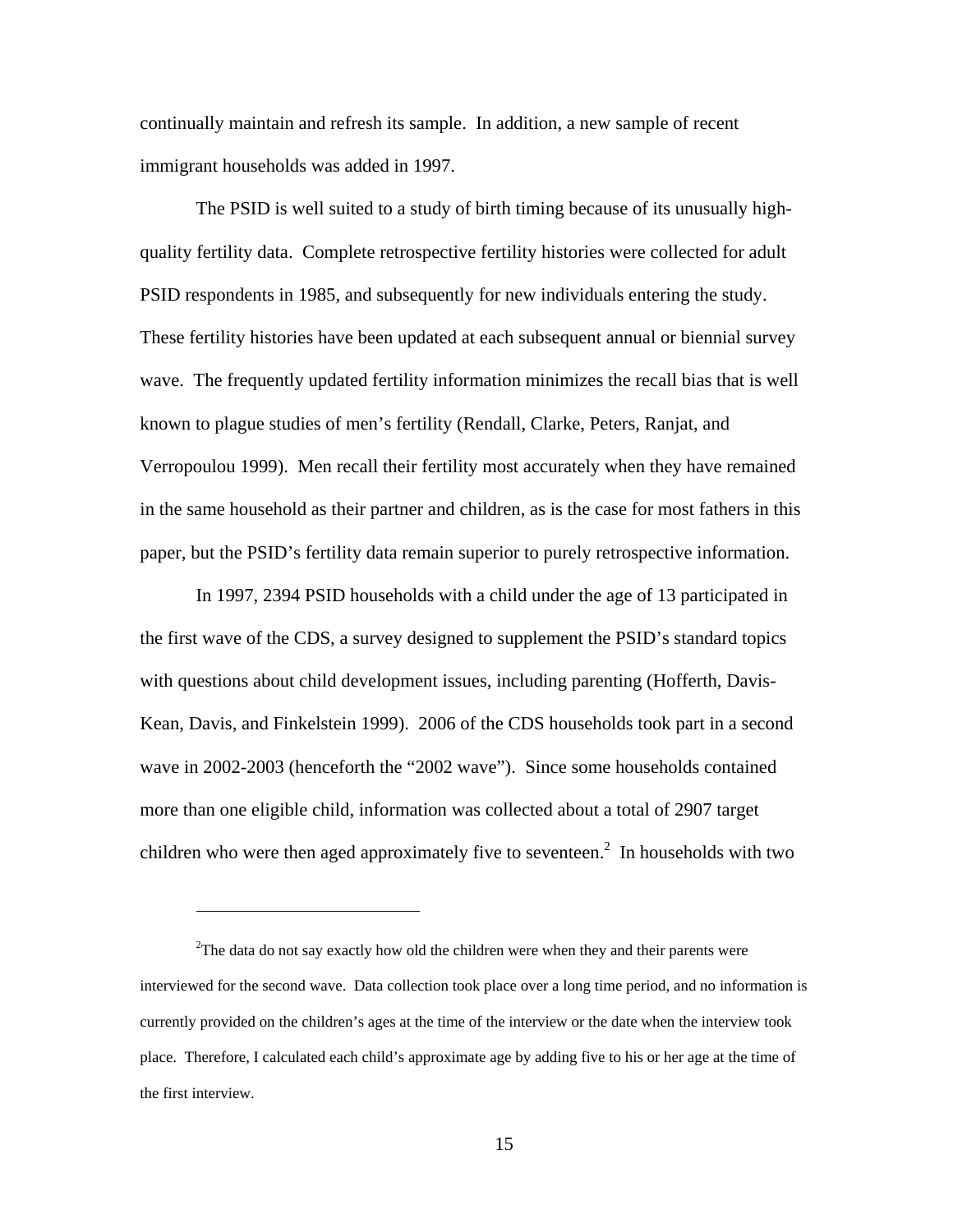resident adults, one was designated the "primary caregiver," while the other was labeled the "other caregiver." Although the primary and other caregivers could be any adults who cared for the child, they were usually the child's mother and father figures, respectively.

The sample for this study consists of 750 CDS families containing 1114 target children. Included children were living with a biological mother and father who were married at the time of the 2002 data collection, although they need not have been married when the child was born. Although the central explanatory factor in this research is the age at which the man became a parent for the first time, the responding father's first child need not have been a target child in the CDS, or have lived with him at the time of data collection. The mother and father must have participated in the 2002 wave as the primary and other caregivers, respectively. Due to limitations in the available data, a small number of cases had to be eliminated because the father had adopted a child, or because the household head designated by the PSID was not either of the child's parents.

## Outcome Variables

Table 1 contains means, standard deviations, and minimum and maximum values for all variables used in this research. The first two outcomes are drawn from time diary reports of children's activities, as filled out by the children themselves (or by their mothers) over the course of two days: one weekday and one weekend day. The availability of time diary data is one of the most valuable features of the CDS, since time diary reports of activity on specific days have been shown to be more accurate and reliable reflections of time use than survey questions about how people spend their time in general (Juster and Stafford 1985). The first outcome drawn from the time diaries,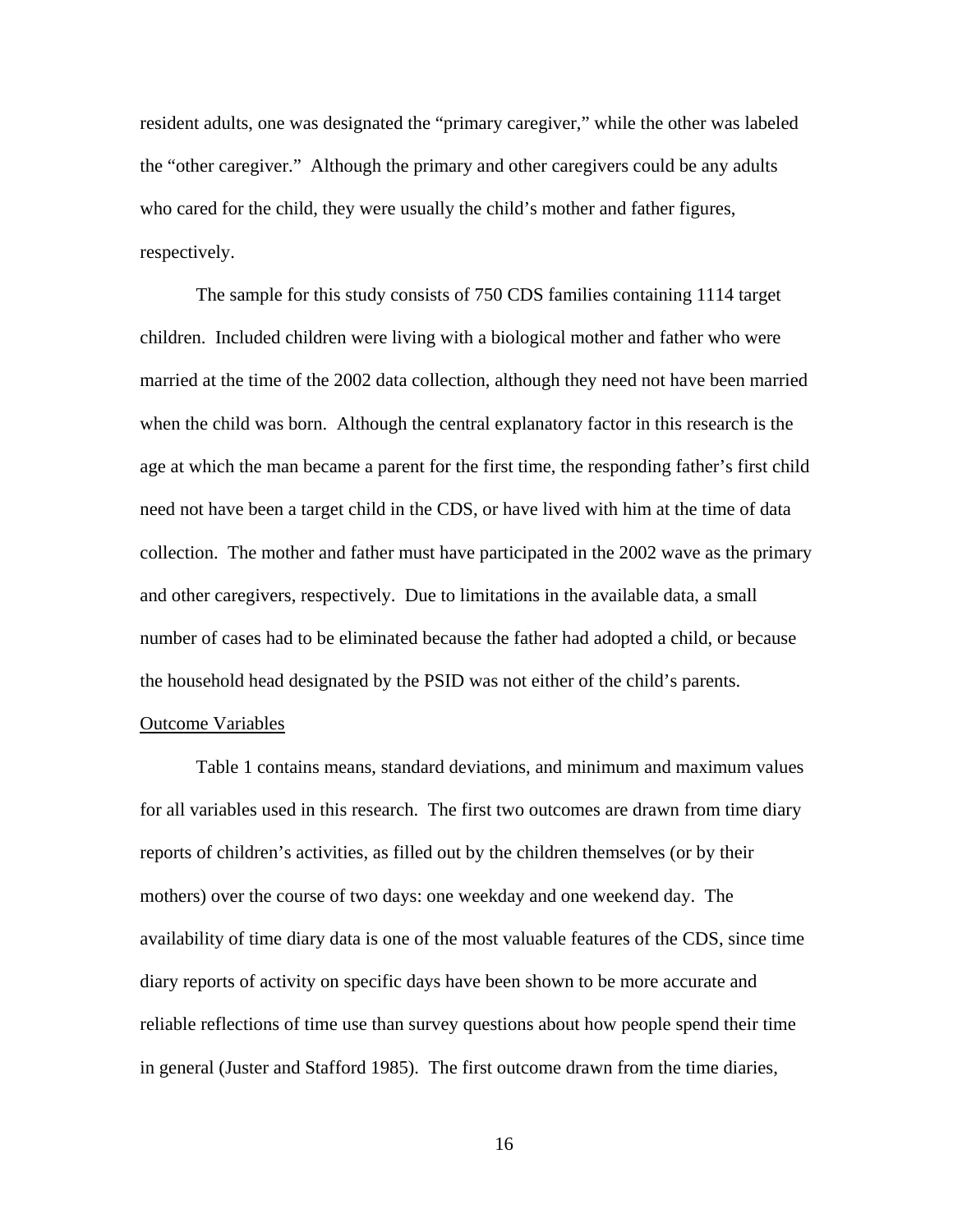total interaction time, is the total amount of time the child reported that the father actively participated in his or her activities during the two days. This may be seen as a measure of Lamb, Pleck and co-authors' (1987) engagement concept. The second is the amount of time the father was engaged in the child's activities in the mother's absence; non-parental others may or may not have been participating at the same time.

All of the other outcome variables are drawn from the father's survey, and they all measure specific sub-categories of paternal involvement. First, men responded to a battery of seven questions indicating the frequency with which they conversed with their children and expressed affection towards them. Factor analysis shows that all but one of these items load on a single factor; discussing current events with the child is an outlier. A scale formed from the remaining six items has a Cronbach's alpha value of .77. This scale represents fathers' efforts to build emotional closeness.

Three items measure involvement oriented towards play and towards mentoring children. The first is derived from a question about how frequently fathers participated in their children's after-school activities. Since many men never took part in after-school activities, a dichotomous variable is used to indicate any participation, as opposed to none.

The other two play and mentoring items come from a battery of questions about the frequency of the father's participation in various activities with the child. The first is a single item measuring how frequently the father and child play sports and share other outdoor activities. The second is a scale composed of five cognitively-oriented activities; they include doing arts and crafts, using a computer or playing video games, working on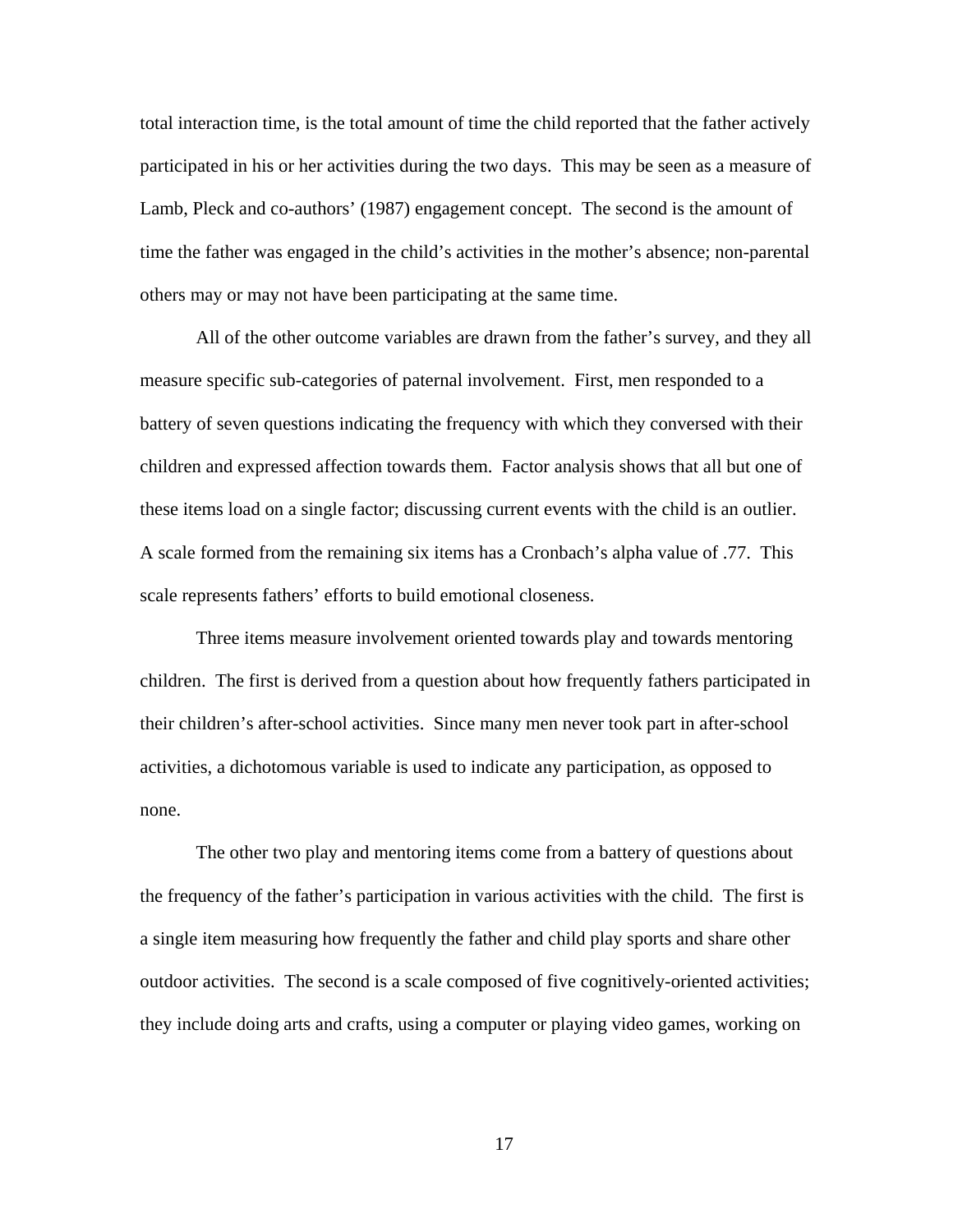homework, playing a game or doing a puzzle, and looking at or talking about books. Cronbach's alpha is .79 for this scale.

The final two outcomes relate to the protective aspect of involvement. First, seven items probed fathers' enforcement of rules about specific areas, such as how much TV children could watch and which friends they could spend time with.<sup>[3](#page-17-0)</sup> These seven items load on a single factor, and a scale formed from them has an alpha value of .84. Second, fathers were asked how frequently they attended religious services with their child. This was recoded into a dichotomous variable indicating whether the father and child attended services together at least once a month, since about half of men did so.

In most cases, the hypotheses that were stated above in general terms can be quite easily applied to these outcome variables. Becoming a father at an older age should be associated with more total interaction time and more interaction time in the mother's absence, more talks and expressions of affection, and more cognitively-oriented activities. Becoming a father at a younger age should be related to more involvement in sports and outdoor activities. Timing of fatherhood should not be associated with rule enforcement or religious attendance.

It is less clear what to expect about men's participation in children's after-school activities. Two-thirds of the specific activities in which fathers took part were sports and martial arts, meaning they were physical activities. On the other hand, it is likely the men

<span id="page-17-0"></span> $3$  Each of these items consists of two parts. First, fathers were asked if they had any rules in a specific area, and if so, how frequently the rules were enforced. I recoded each two-part item into a single four-level variable, grouping fathers who had no rules together with those who never or rarely enforced their rules.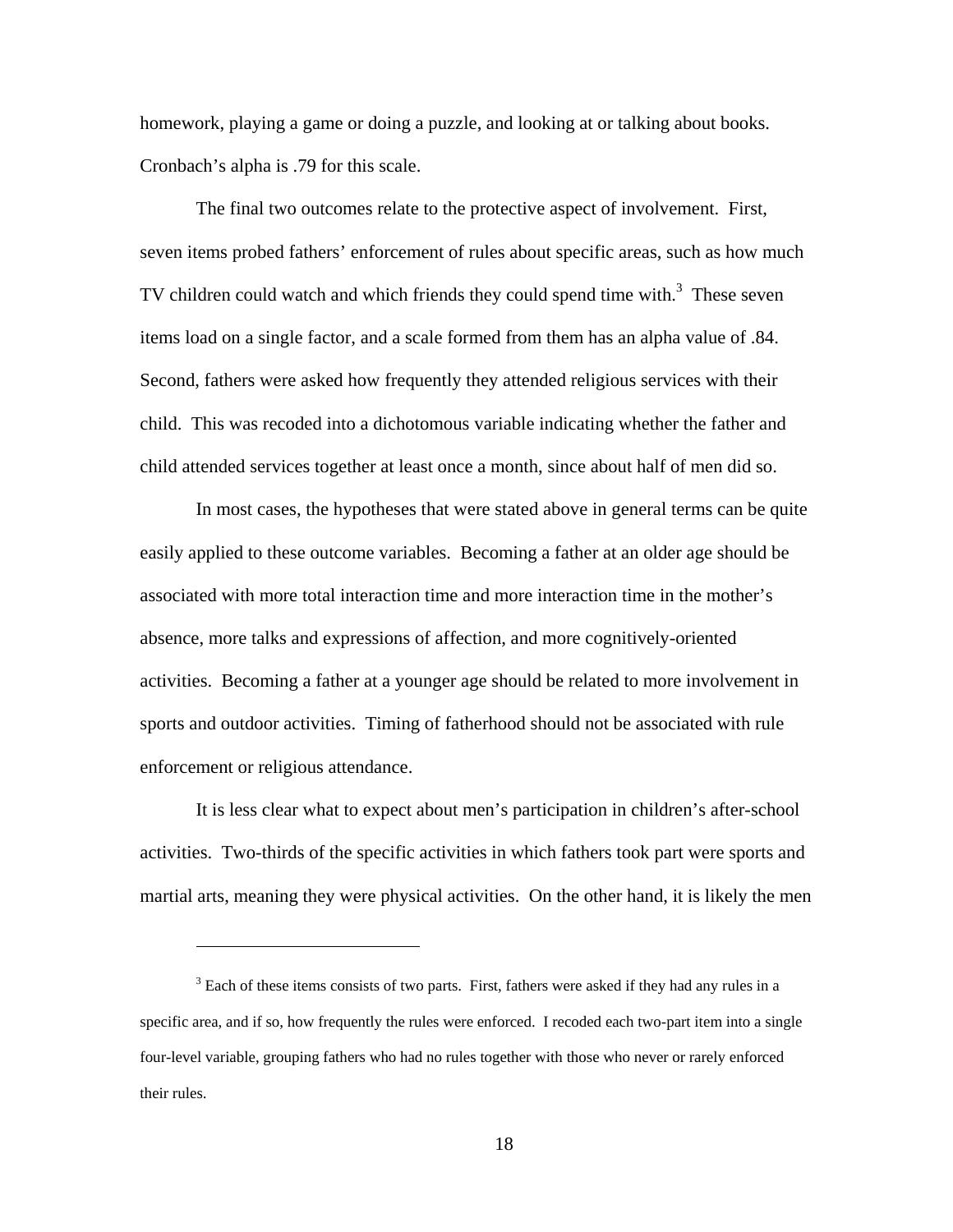were usually acting in a coaching capacity, rather than as active participants, so the prediction that early fathers will be more likely to engage in physical play does not apply. Furthermore, the other third of the activities were more intellectual in nature. Given that after-school activities often take place at times that conflict with men's work schedules, it is likely that this is one of the more optional kinds of involvement. Hence, I predict that men who became fathers at later ages will be more likely to take part.

#### Explanatory Variables

The central explanatory variable is fatherhood timing, or the father's age at the transition to parenthood. This age of becoming a parent is derived from the fertility history data collected by the PSID. In order to increase the sizes of the regression coefficients for this variable, thereby rendering them easier to interpret, I divided this measure by ten.

Almost all the other variables represent factors that have been hypothesized to explain why timing might be associated with involvement. The first of these is the father's age at the time of the survey. The father's socioeconomic status or class is measured by his family income and educational attainment. Since some families' incomes vary widely from year to year, the measure of family income used here is an average of the income reported in the 1999 and 2001 waves of the PSID. Education is a series of dummy variables indicating whether the man had less than a high school education, a high school diploma, or some college; college graduation is the omitted category. The father's racial and ethnic membership is measured by dummy variables indicating whether he was black, Hispanic, or a member of another non-white group; the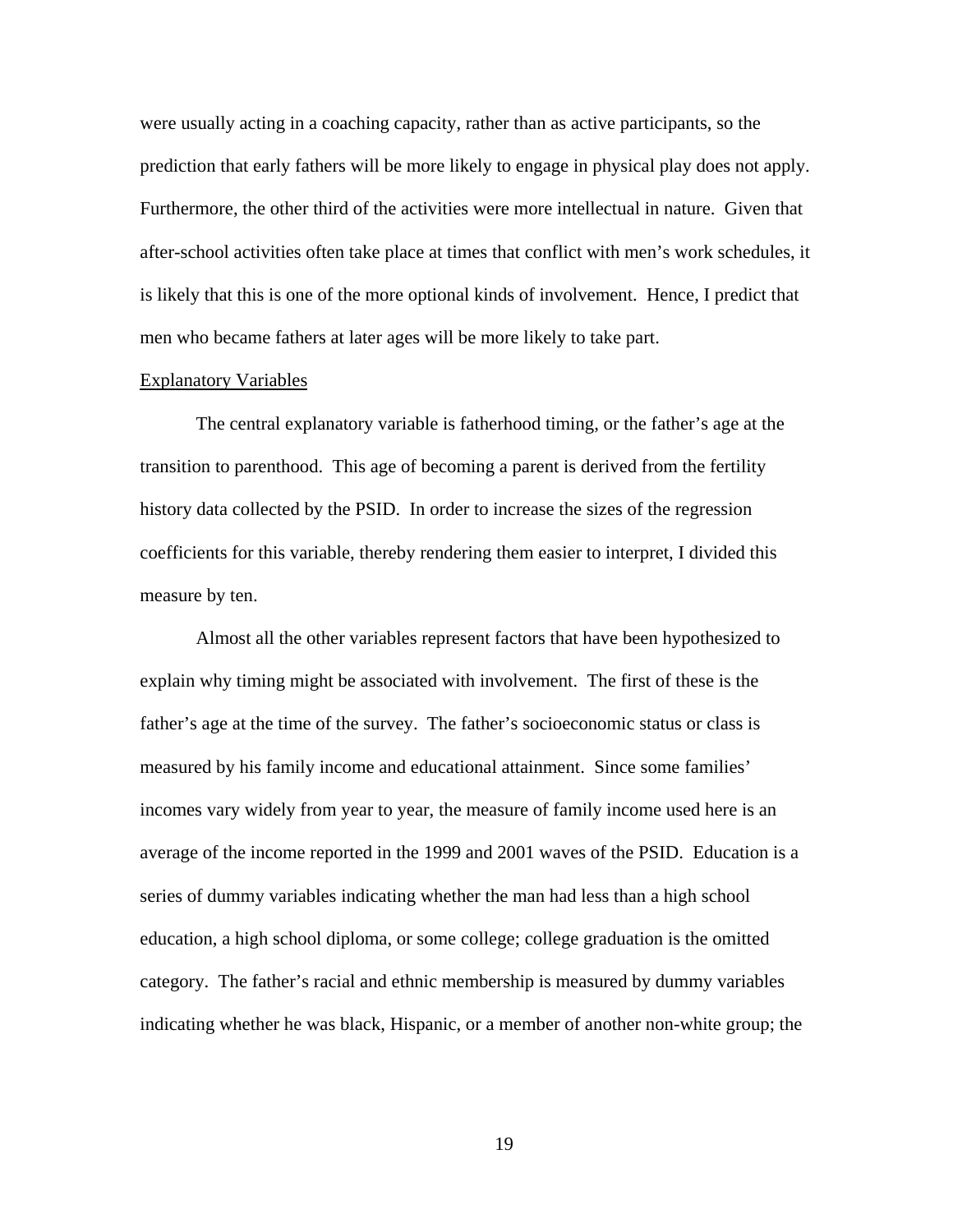latter category mostly contains those who were of Asian descent. Non-Hispanic white is the omitted group here.

The time availability explanation of parenting is represented by three measures. Since fathers' time for involvement is limited by the demands of their jobs, two dummy variables indicate whether the father reported working more than 45 hours per week, or less than 35 hours per week, during the last PSID survey. Another variable measures the total number of children under age 18 in the household, since men with many children have less time to devote to each one. Also, recall that Becker's theory predicts that men with fewer children will have a greater propensity to invest intensively in each child. This variable, in combination with several of the attitude measures described below, represents Becker's theory as well as the theory of time availability.

Mother's share of couple earnings represents the mother and father's average relative employment earnings across the two most recent PSID survey years (1999 and 2001). This is a ratio that equals zero if the mother had no earnings, one if her husband had none, and .50 if they each earned the same amount. It is the primary variable used to represent the bargaining explanation of involvement. Mother's work behavior is also measured in terms of employment hours, as represented by two dummy variables indicating whether she was usually unemployed or employed part-time during the two most recent surveys; full-time employment is the omitted category.

A number of attitudinal measures will be employed in this paper. First, fathers responded to a series of four Likert-type items assessing the stress and aggravation they felt as a result of being parents. Cronbach's alpha is .74 in the sample used here. Next, fathers completed a long battery of Likert-type items about their attitudes toward gender,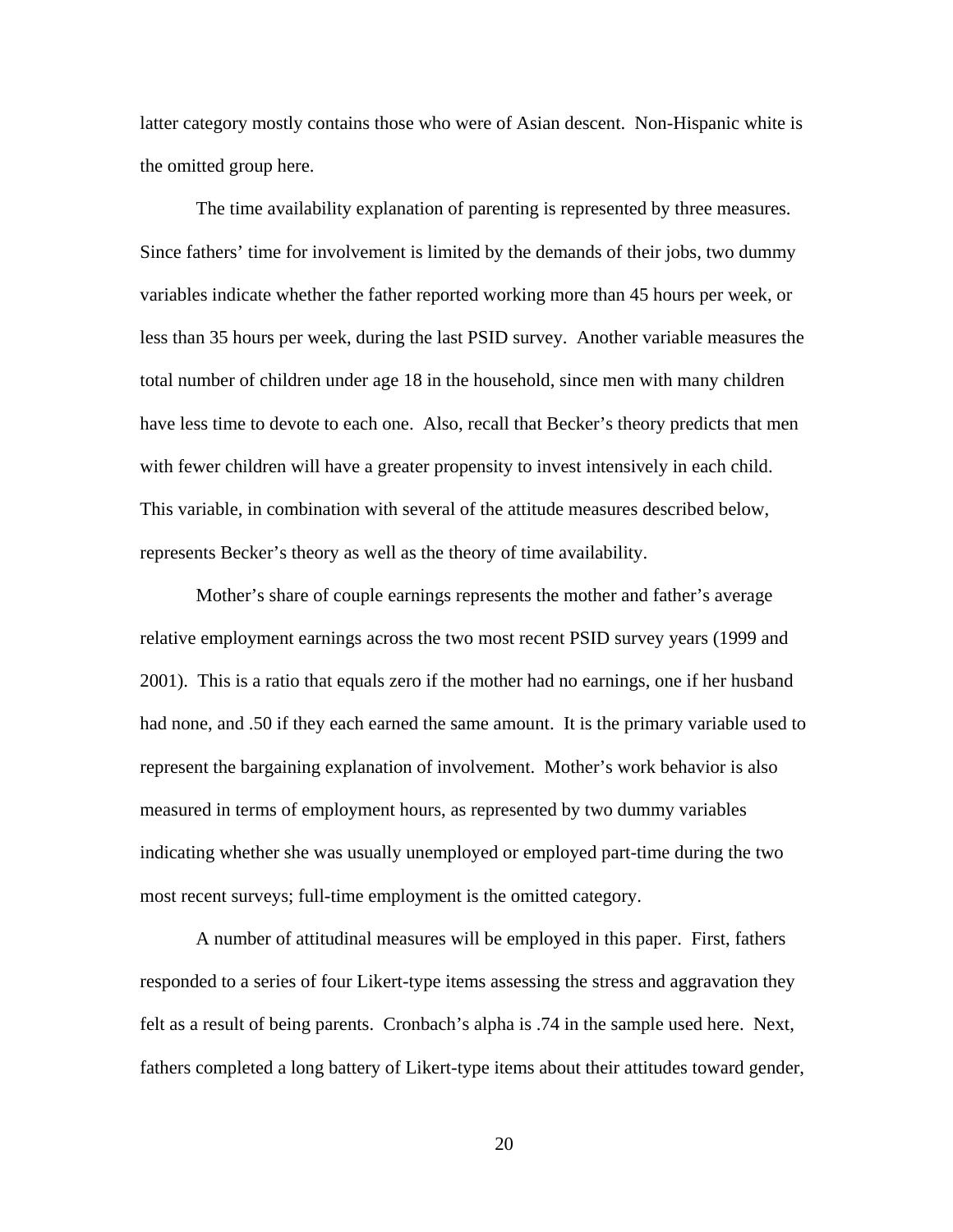work, marriage, and parenting. Factor analysis shows that six items about the importance of paternal involvement to child development and the satisfaction to be derived from parenting form a single factor. Typical items include, "Fathers play a central role in the child's personality development," and, "Being a father and raising children is one of the most fulfilling experiences a man can have." I turned the items into a scale coded so that higher scores represent stronger support for involvement; Cronbach's alpha is .81. Finally, men were asked how much education they expected the target child to receive. Responses were recoded into two dummy variables indicating whether fathers expected their children to receive either less or more than a college degree; college education was the most common response and was omitted.

While they are not ideal measures of the associated concepts, all of these variables relate to the attitudinal and investment explanations for the association between timing and involvement. Parenting aggravation is a measure of whether the father enjoys parenting or merely finds it a source of unpleasantness. Educational expectations for the child are a proxy for men's demand for child quality. The variable measuring support for involvement is difficult to characterize, given the varying content of the items that form it, but it can be seen as an indicator of both men's belief in the value of investing time in their children and the satisfaction they derive from doing so. Thus, it is related to both the attitudinal and the investment explanation of involvement.

Two measures represent mothers' felt commitment to paid work. A number of Likert-type items assessed mothers' belief in egalitarian gender roles. A scale formed from these items and coded so higher scores indicate greater egalitarianism has an alpha value of .77. Second, mothers were asked the same questions as fathers about their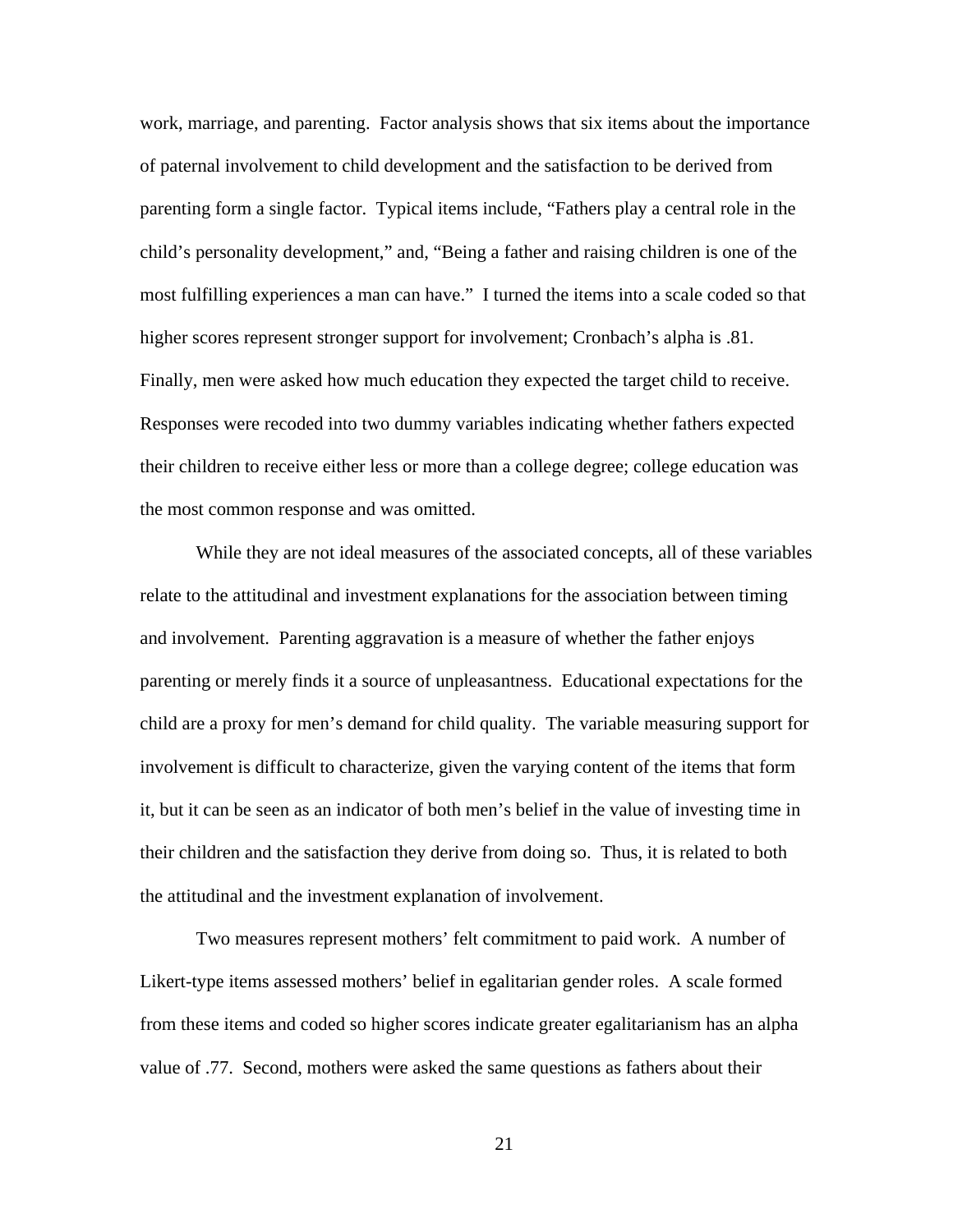support for father involvement. For mothers, this scale has an alpha of .80. This variable is used because women who are trying to combine parenthood with demanding careers may be more likely than others to support father involvement, although it is also possible that their guilt over not playing the role of the stay-at-home mother will make them feel uncomfortable about paternal involvement (Deutsch 1999).

Finally, the child's age and gender (a dummy indicating whether the child is female) are included as controls in statistical models. Although children's ages and genders bear no relation to the ages at which men became fathers, it is important to control for these factors because men are known to spend more time with sons than with daughters, and to spend less time with all children as they grow up (Pleck 1997). $4$ 

#### **RESULTS**

# Timing, Father and Household Characteristics, and Socioeconomic Status

<span id="page-21-0"></span><u>.</u>

The final column of Table 1 contains bivariate correlations between the age at which men became fathers and all of the other variables in the analysis. Like all results reported in this paper, the correlations are population-weighted. While the PSID only provides a child-level weight for the 2002 data, I followed the PSID's recommendation (Gouskova 2004) to create a weight for the analysis of data provided by the "other caregiver" by calculating a non-response adjustment factor to correct the weights for the

<sup>&</sup>lt;sup>4</sup> I had originally planned to control for the duration of the marriage as well. In the CDS, however, marital duration is highly correlated with the age of the target child *(r = .67)*. To avoid multicollinearity problems, the measure was omitted.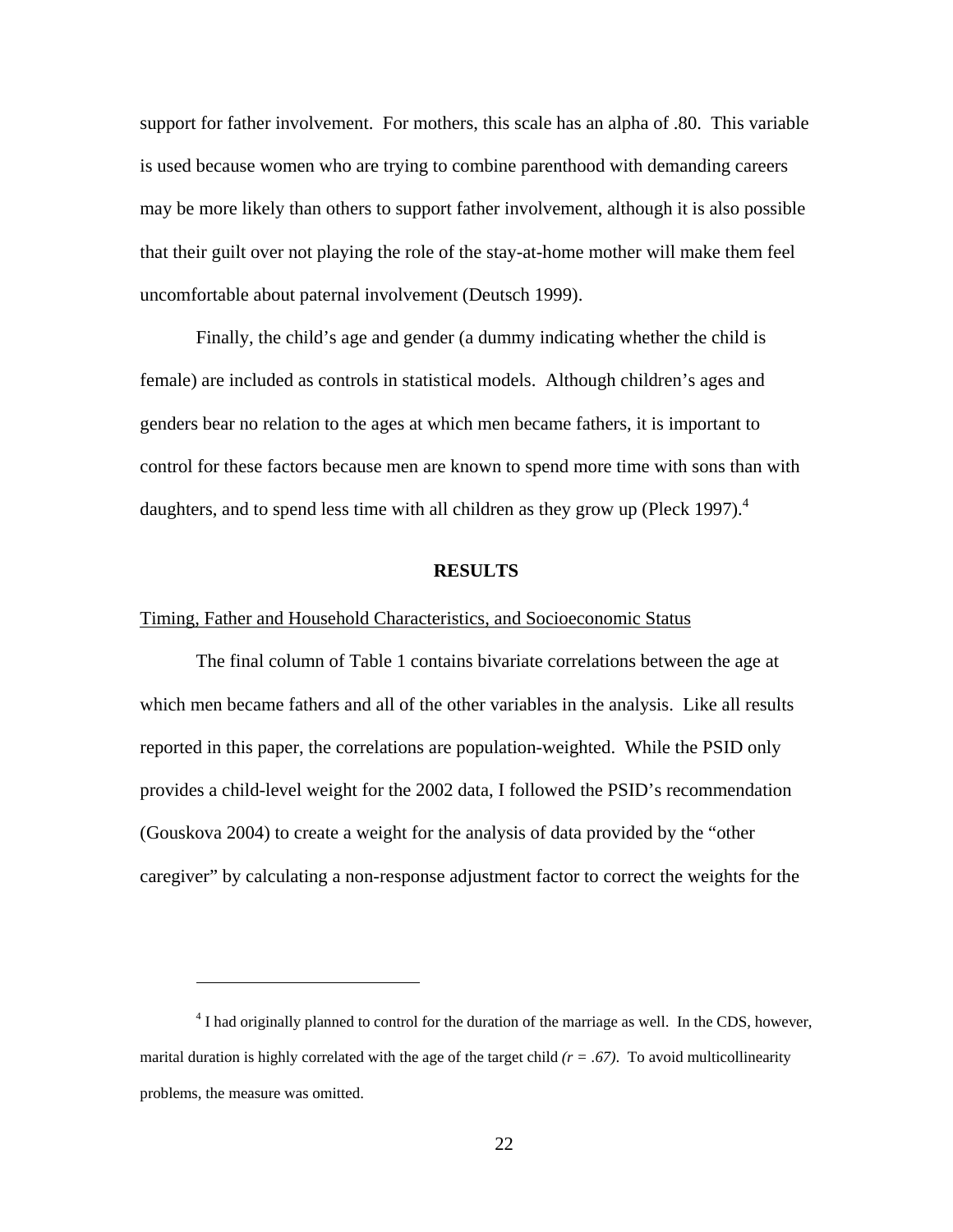fact that some children were not living with a second caregiver, and that some secondary caregivers declined to participate in the CDS.

While the relationship between timing and involvement is the central focus of this paper, I turn first to the relationship between timing and the other predictor variables. Many of them are correlated with timing at the  $p < .05$  significance level or better. Some of the strongest associations exist between timing and the sociodemographic variables. Men who became fathers at older ages are much more likely than others to have attended at least some college, and they are also likely to have higher family incomes. Those who became fathers early are more likely to be black or Hispanic, but less likely to be members of the "other non-white" group.

Unsurprisingly, men who became fathers later in life tend to have been older at the time of the survey. They also tend to be living with fewer children than others. Later parenthood timing is also associated with working fewer than 35 hours per week, albeit not very strongly. It is not at all associated with the odds of working more than 45 hours per week. Overall, there is limited evidence for the assertion that later fathers have more time for involvement because they face fewer demands at work. Fatherhood timing is correlated with married couples' relative earnings; the wives of men who delayed parenthood bring home a relatively large share of the family's earnings as expected. On the other hand, timing is not related to the odds that the mother works part-time or stays at home.

Turning to the attitudinal measures, fatherhood timing is highly correlated with supporting father involvement. As expected, men who became fathers at an early age are less likely to endorse the importance of father involvement than others. Early timing is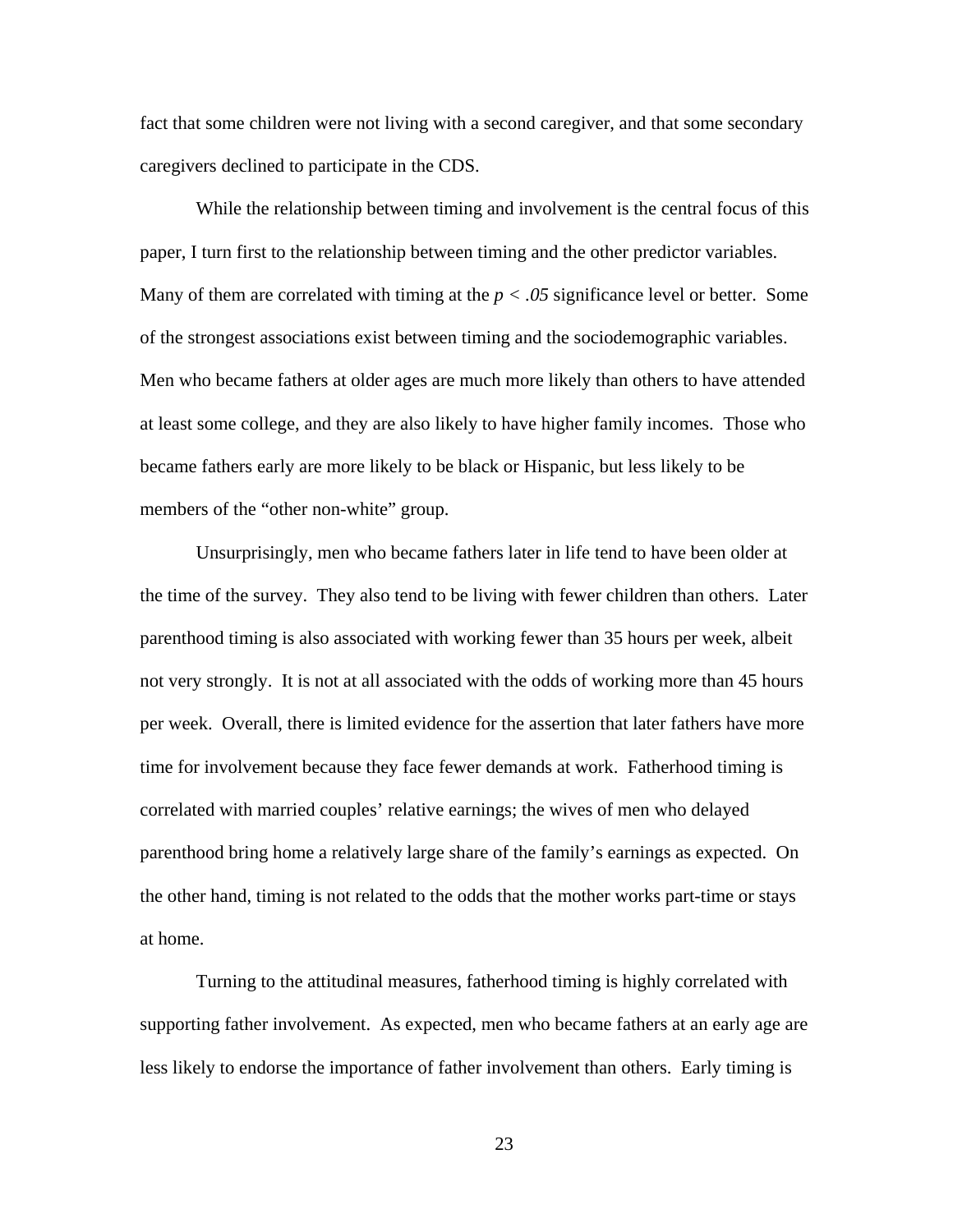also associated with expecting one's child to receive less than a college education, while delayed timing is associated with high educational expectations. However, timing is not associated with the level of aggravation men report feeling as a result of being parents. The wives of delayed fathers are more likely than others to express beliefs in gender egalitarianism and in father involvement, which is consistent with the explanation that these measures are indicators of commitment to career.

It is worth noting that while there is no association between timing and the child's gender, there is a significant negative correlation between the father's age at first birth and the child's age at the time of the CDS-II survey, meaning that the older children in this study tend to have fathers who became parents at earlier ages. This relationship is a statistical artifact, but one with the potential to alter conclusions about the effect of timing on involvement. All the regression models below will deal with this confounding influence by controlling for the child's age, as well as child gender.

As noted in the background section, the relationships between fatherhood timing and class on the one side, and timing and class on the other, are very well-established. Furthermore, the correlations between timing and many of the predictor variables closely resemble known relationships between class and those same variables. For example, middle-class individuals are likely to endorse father involvement (LaRossa 1988) and gender egalitarianism (Brewster and Padavic 2000; Thornton, Alwin, and Camburn 1983). The reader may well be tempted to ask whether timing is merely epiphenomenal a proxy for social class.

Just how closely is timing related to socioeconomic status in this sample? To help answer this question, Table 2 presents the weighted distributions of educational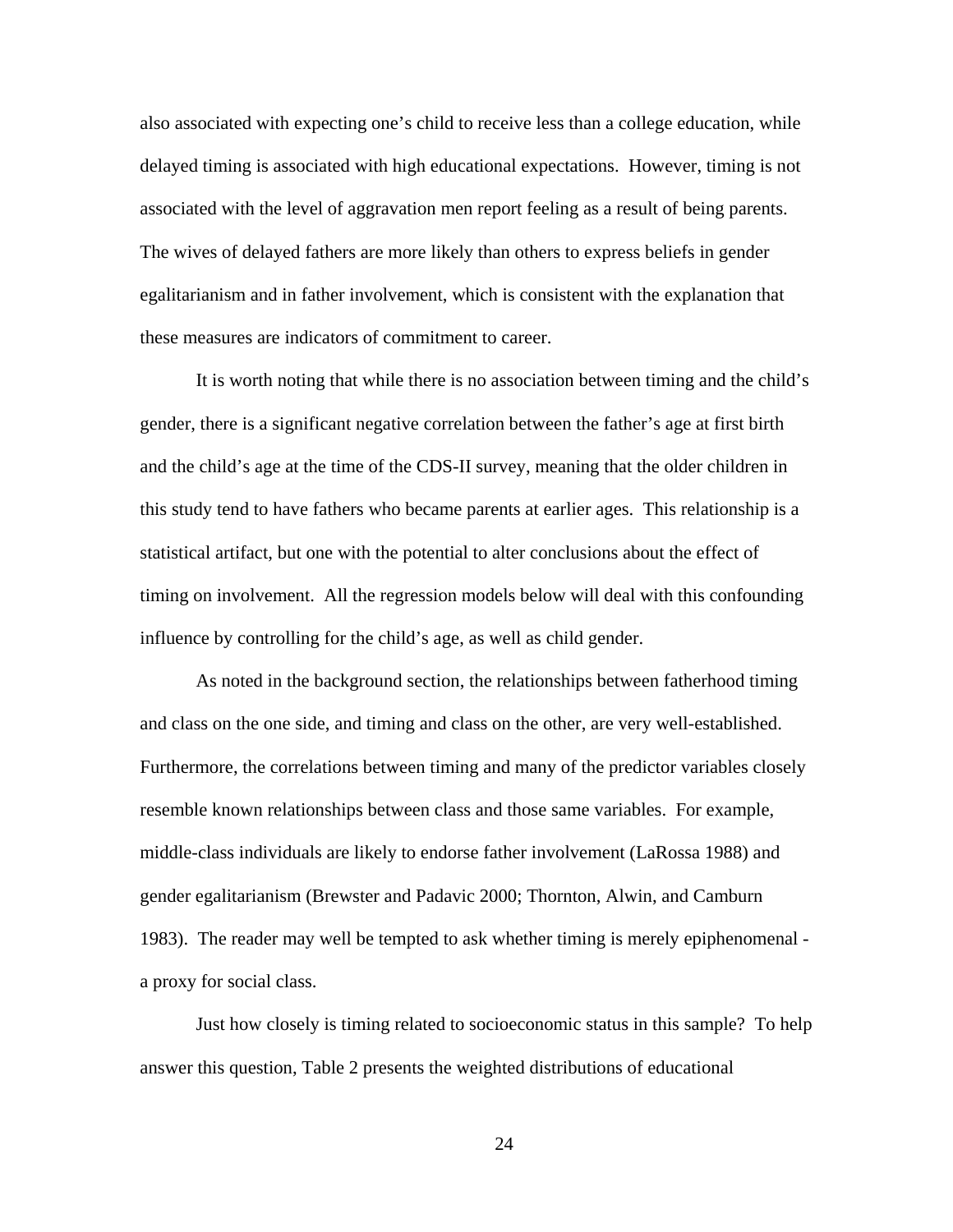attainment and family income by fatherhood timing. Early-timed fathers (the first quartile in terms of fatherhood timing in the CDS, or those who became parents at 24 or below) are compared with late-timed fathers (the last quartile, or those who became fathers at 31 and above) and with on-time fathers (the middle 50%). Clearly there are very strong contrasts between the average socioeconomic statuses of the early and delayed groups, and in many cases, between the early or the delayed group and all the rest. Considering that correlations between social variables are rarely perfect, these associations are quite strong. On the other hand, sizeable minorities of early-timed fathers have high educational attainment and high family income, and equally sizeable minorities of delayed fathers have little education and low family income. Despite the connection between timing and class, it is worth asking what other factors might account for timing's effect upon involvement, if any such effect is to be found.

# Timing and Involvement

I now turn to the question of whether fatherhood timing is related to involvement at all. Tables 3a to 3f reports results from regression models in which each measure of involvement has been regressed on timing. I report robust standard errors to account for the fact that the sample violates the usual regression assumption that observations were independently sampled, since many CDS families contain two target children and thereby constitute two cases in the data.

Among fathers who participated in the 2002 wave of the CDS, there are high levels of partially missing data. Following the lead of scholars who studied father involvement in the first wave of the CDS (McBride, Schoppe, Ho, and Rane 2004), I use multiple imputation techniques (Little and Rubin 1987) to avoid losing the information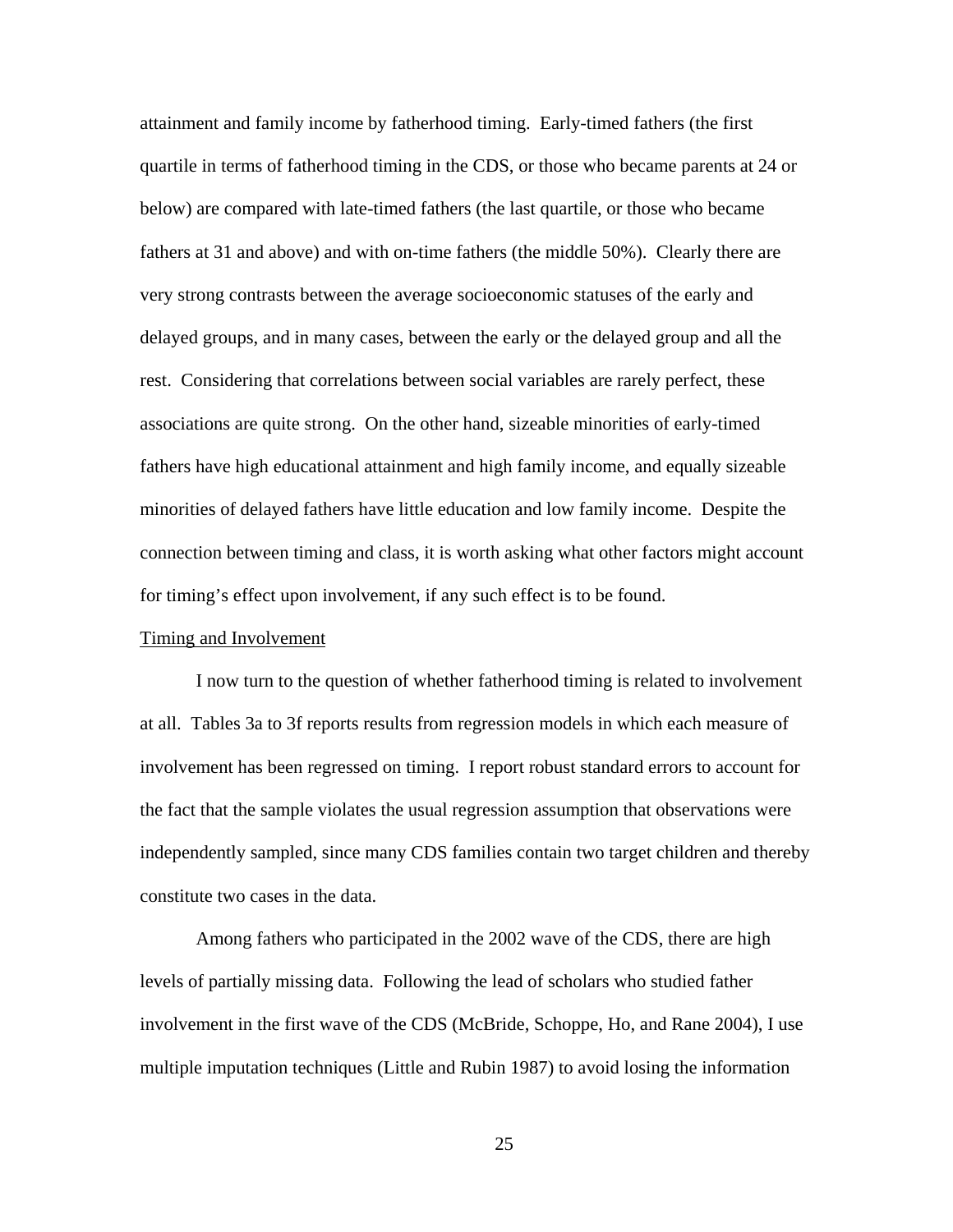available from the partially missing cases. Specifically, I used the freeware program Amelia (Honaker, Joseph, King, Scheve, and Singh 2003) to create five imputed data sets, ran separate regression models on each data set, and then concatenated the results in a way that adjusts the standard errors of the coefficients for the fact that some of the data had been imputed.

In the baseline model, Model 1, the child's gender and age are the only other predictor variables. Subsequent models add small groups of variables to the baseline model that represent the various explanations why timing might be associated with involvement. Model 2 introduces only the father's age. Model 3 adds measures of social class. Model 4 adds measures of race. Model 5 adds measures related to time availability and social exchange. Model 6 adds attitudinal variables. The last model, Model 7, includes all measures that significantly predicted the outcome variable in the smaller models; if one variable of a set had a significant coefficient, the entire set is included. To test whether the additional predictors in each model mediate the relationship between timing and involvement, I employ the general linear version of Clogg and co-authors' test for whether a regression coefficient differs between two models that are nested (Clogg, Petkova, and Haritou 1995). Test results are presented in Table 4.

## *Interaction Time*

The time diary measures of total paternal interaction and interaction in the mother's absence exhibit left censoring, so they are modeled using Tobit regression. The results from the baseline model, where only the child's gender and age are controlled, show that a ten year difference in fatherhood timing is associated with spending 15 more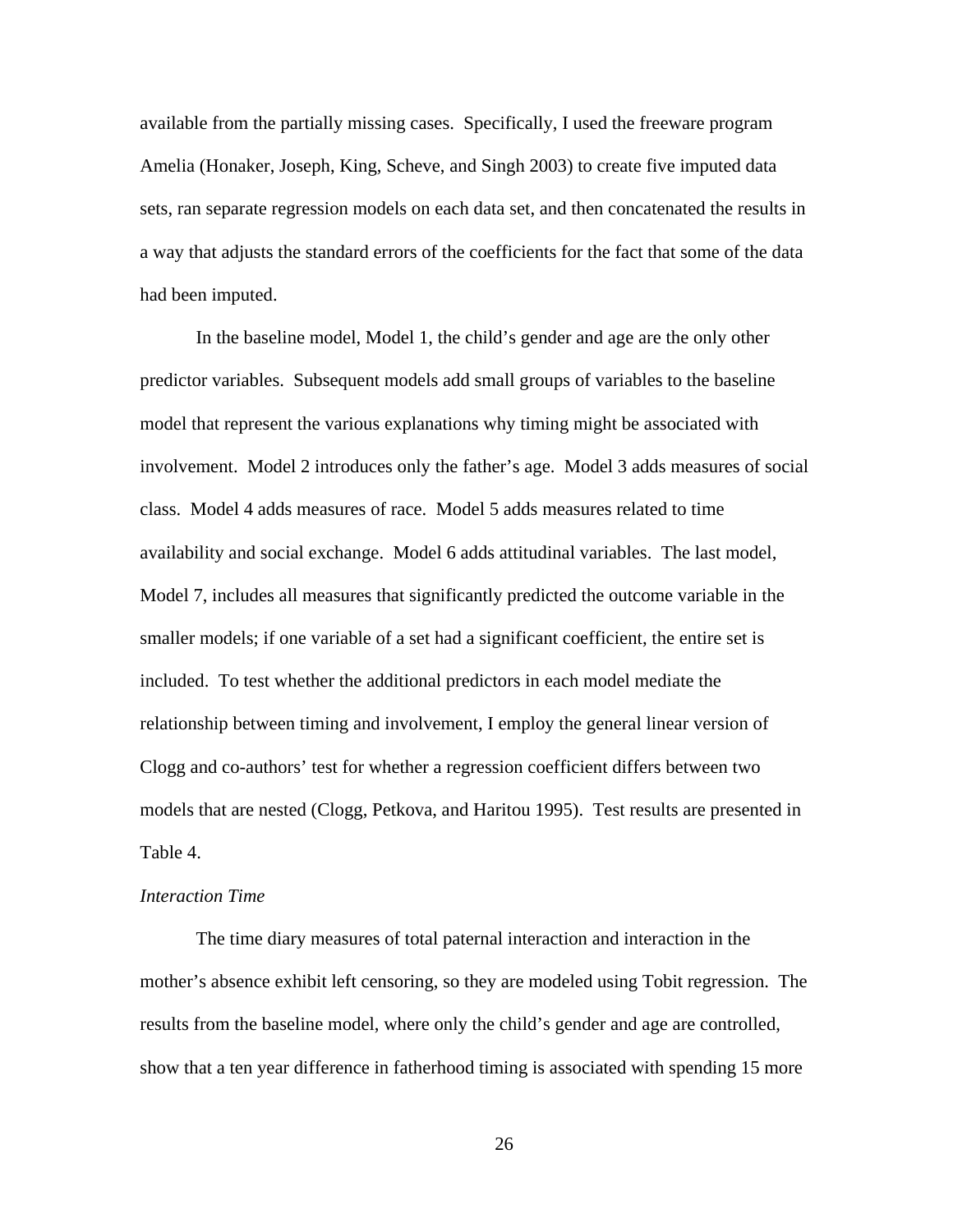minutes with one's children over the course of two days. Surprisingly, in light of the past literature, the difference is not statistically significant at all. When each of the other groups of control variables is added to the regression, the effect of later fatherhood timing on total interaction time always remains positive but quite modest and statistically indistinguishable from zero. (To save space, the complete results are omitted.)

To assess whether timing has any relationship to interaction that cannot be captured by treating the age of becoming a parent as a linear variable, I inspected the two-way scatterplot of timing and interaction, along with the fitted prediction lines from a locally weighted regression. The relationship looked quite linear, except at the extreme tails of the distribution of fatherhood timing. Since there are very few cases in the tails, it is appropriate to treat the relationship between fatherhood timing and interaction as a linear one. $5$ 

In contrast to total interaction, Table 3a shows that interaction in the mother's absence is significantly associated with timing when the child's age and gender are controlled. Specifically, a man who became a father at relatively late age is predicted to spend about 37 more minutes with his child in the mother's absence over the course of two days, compared to a man who became a father ten years earlier.

In many of the subsequent models, the timing coefficient is insignificant, but this does not necessarily mean it is significantly different than in the baseline model. The top part of Table 4 presents results for the test of whether the timing effect is mediated by the variables introduced in Models 2 to 7. According to the results, measures of social class

<span id="page-26-0"></span> $\overline{a}$ 

 $<sup>5</sup>$  I repeated this procedure for each measure of involvement with which timing was significantly</sup> associated. The relationship was always acceptably linear.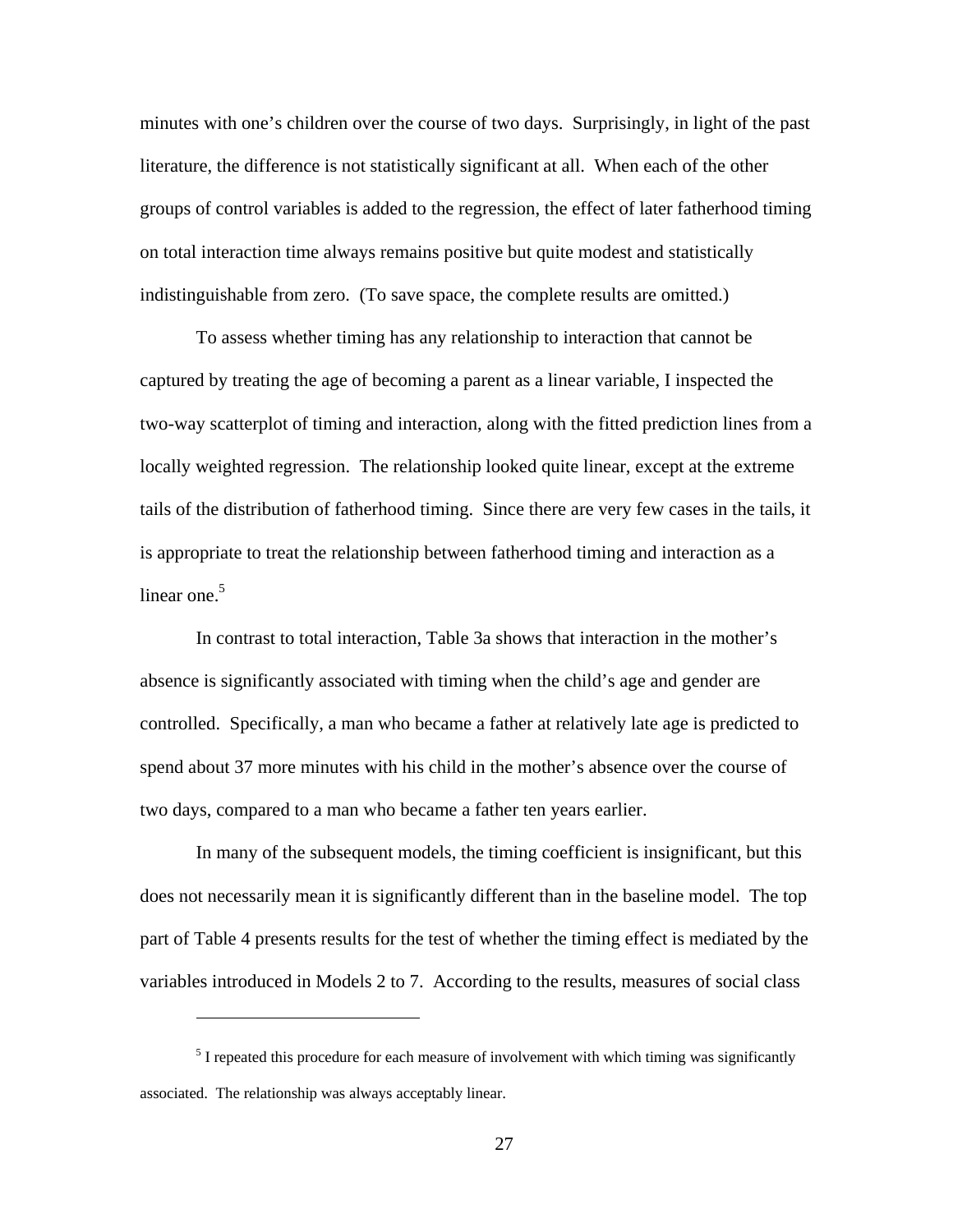mediate the effect of timing. Since the coefficient for less than high school education is significant, it can be inferred that one reason that timing is associated with involvement is that resident fathers with low education are likely both to have become fathers at early ages and to have relatively little interaction with their children without the mother's presence. Similarly, the timing coefficient is significantly mediated by the racial variables. It appears that black and Hispanic resident fathers are likely both to have become parents early and to have relatively little interaction in the mother's absence. In Model 6, supportive maternal attitudes encourage this kind of father-child interaction. However, maternal attitudes do not mediate the effect of timing.

The final model, Model 7, does a very good job of accounting for the relationship between timing and involvement. The timing coefficient is insignificant, and as shown in Table 4, it is significantly smaller than in Model 1. Both the class and the racial controls contribute to this. Note that the coefficients for being Hispanic and having less than a high school education become insignificant in this model because they are highly correlated with one another.

## *Affection and Talks with Child*

Table 3b presents results for ordinary least squares regression models predicting the frequency with which fathers express affection towards their children and converse with them. As expected, having made a later transition to fatherhood is associated with being more affectionate in the baseline model. Non-white fathers (especially those in the "other non-white" category) are less affectionate than whites, and that those who work fewer than 35 hours per week are more so than others. However, the racial variables and the work behavior variables do not significantly alter the effect of timing. The timing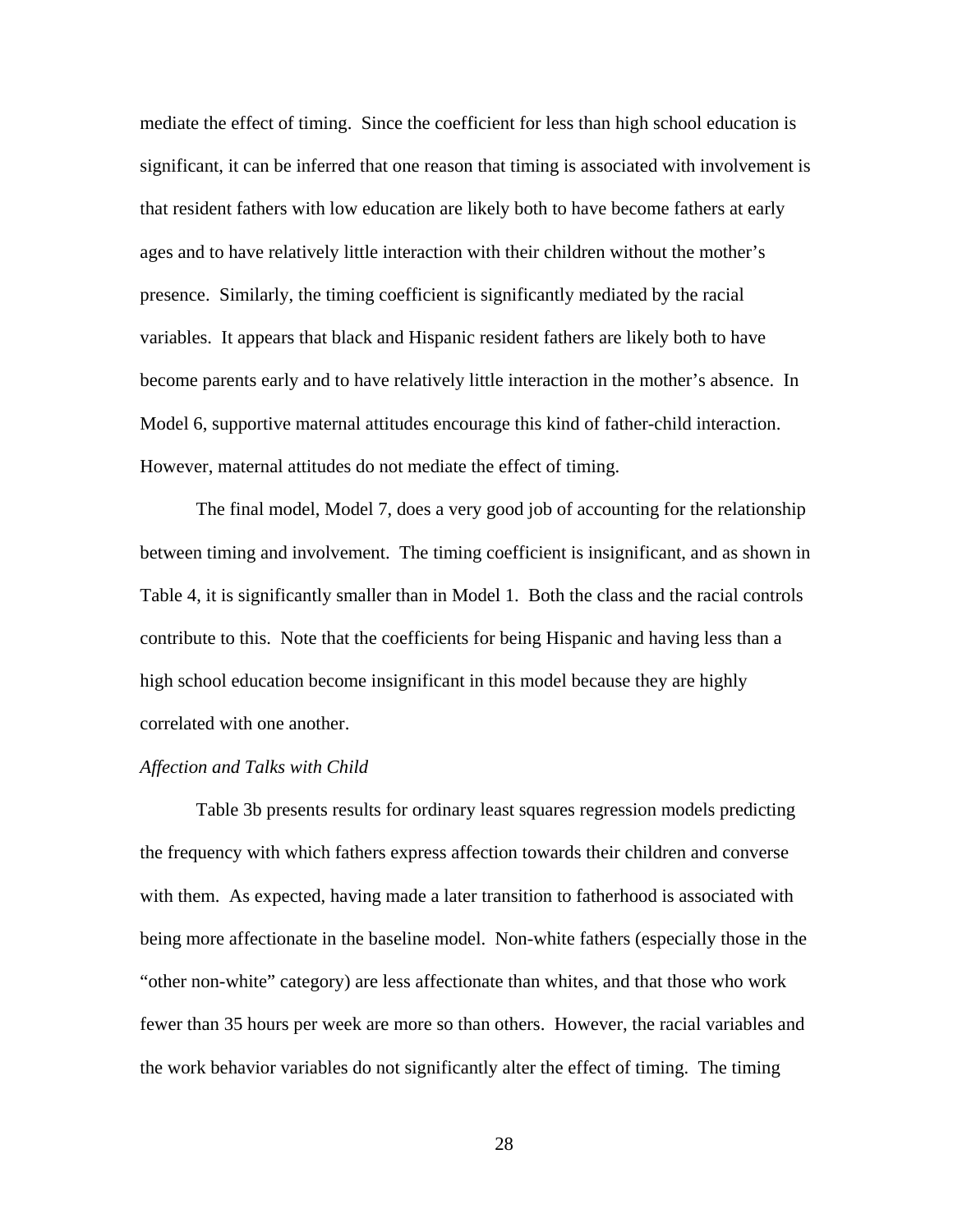effect is only significantly mediated in Model 6, the attitudinal model. It appears that delayed fathers tend to be more affectionate because they also tend to be less aggravated by being parents, to have higher educational expectations for their children, and to believe more strongly in paternal involvement. Mainly because of the attitude measures, the final Model 7 does a good job of explaining the timing coefficient.

## *After-school Activities*

Since it is a dichotomous outcome, the likelihood of participation in children's after-school activities is modeled using logistic regression. In the baseline model in Table 3c, having made a later transition to fatherhood is associated with greater odds of participation. Many of the groups of predictor variables explain the timing effect to a significant extent. As in the results for interaction time in the mother's absence, the timing effect is partly accounted for by the fact that Hispanic fathers and the least educated fathers are unlikely to participate. As in the results for affection, the effect is partly accounted for by men's expectations for their children's education. As a result of this combination of factors, the timing coefficient is reduced to statistical insignificance in the final model, and it is significantly smaller than in the baseline model. Once again, the coefficients for being Hispanic and for having low education are not significant in the final model because of the correlation between them.

## *Father-Child Cognitive Activities*

The results of OLS regression models for sharing cognitively-stimulating activities (such as playing board games or working on homework) with children, as seen in Table 3d, differ from what has come before. As expected, having made a later transition to fatherhood is associated with the frequency of these activities. Surprisingly,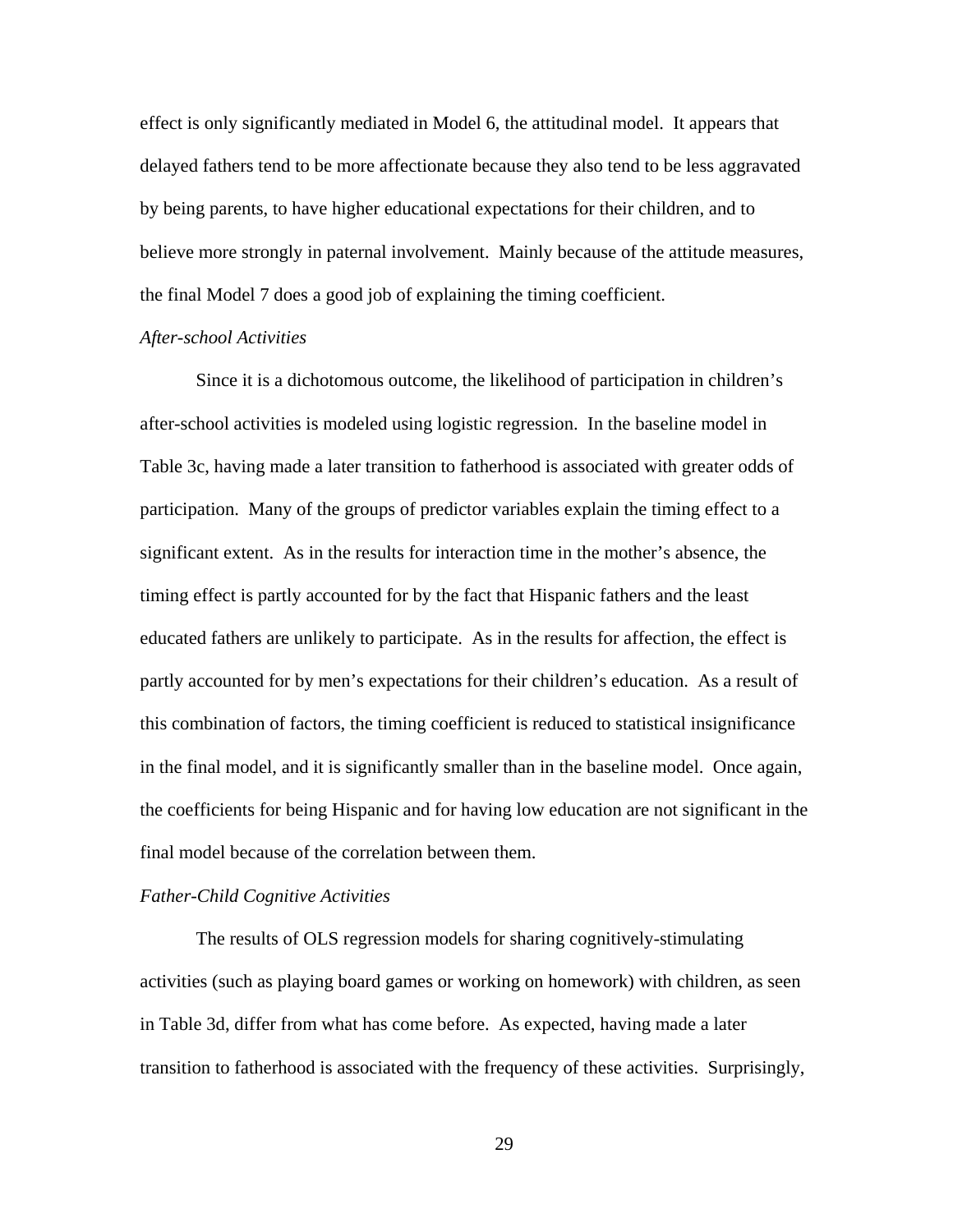Table 4 shows that the coefficient becomes significantly larger when the father's age is controlled. Men who became fathers for the first time at older ages are likely to do these activities more frequently, but on the other hand, older men are likely to do them less frequently. When this age effect is not taken into account, the effect of timing is understated.

Controlling for fathers' educational attainment reduces the timing effect, since men who graduated college are likely to do cognitive activities with their children more often than all others. Controlling for attitudes also reduces the timing effect, although the reduction does not quite reach the  $p < .05$  significance level. It appears that delayed fathers do these activities more often because they believe in the value of involvement and have higher educational expectations for their children.

Unlike for the other outcomes presented so far, the timing effect seen in the baseline Model 1 is not explained by the predictors in the final Model 7. This is partly because the mediating effects of education and attitudes are counteracted by the suppressor effect of the father's age. To see whether education and attitudes mediate timing once age is taken into account, I tested whether the timing coefficient is significantly different between Model 2 and Model 7 (result not shown). The difference did not reach conventional levels of significance. Thus, the measures used in this analysis do not do a good job of explaining why making a delayed transition to fatherhood is associated with sharing cognitively-stimulating activities with one's child. *Father-Child Sports and Outdoor Activities* 

I hypothesized that early fathers would be likely to engage in physical activities with their children more often because they tend to be younger. It turns out that without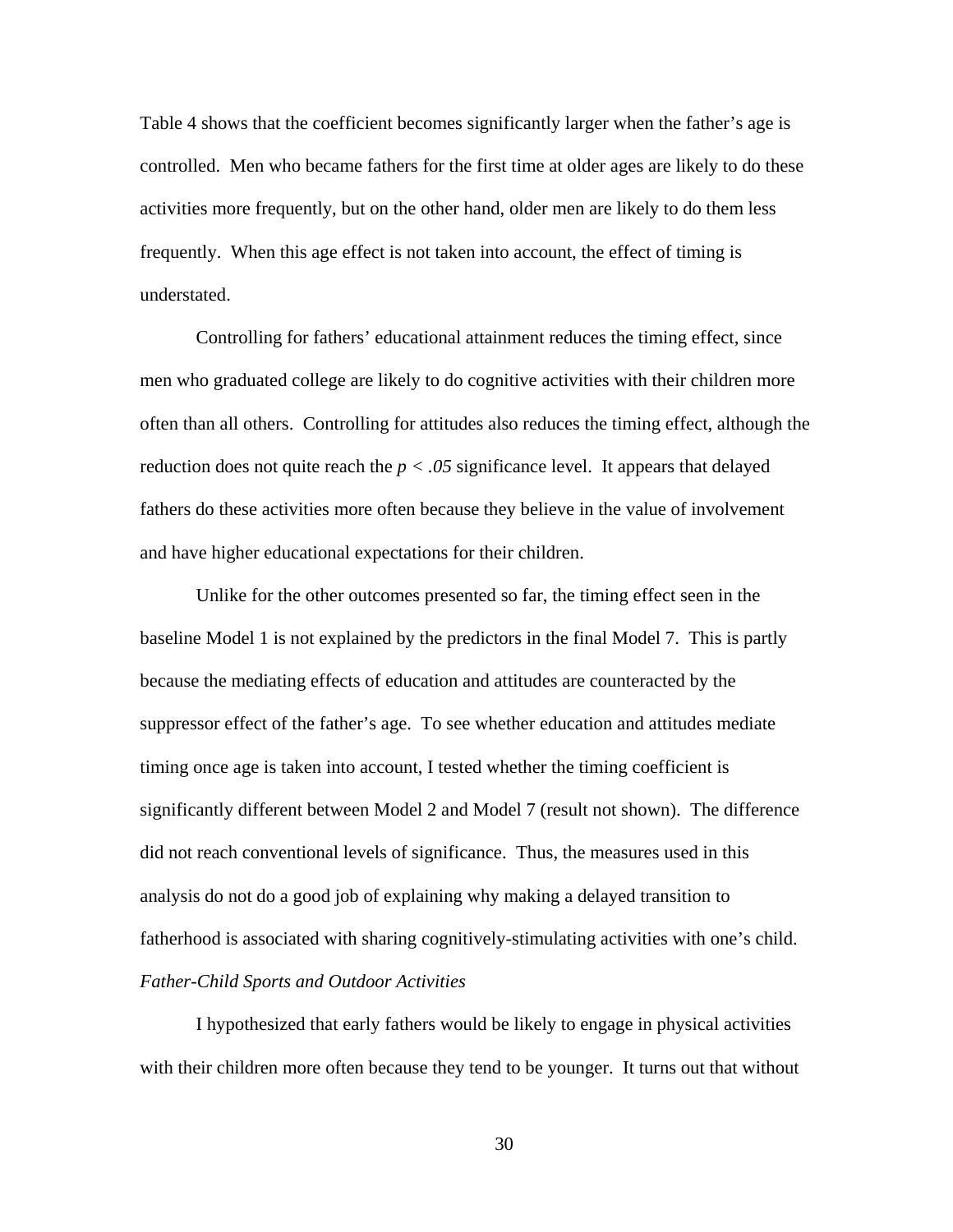controlling for the father's age, there is no relationship between fatherhood timing and sports and outdoor activities in Table 3e. When age is controlled, timing becomes highly significant; having made a later transition to fatherhood is actually associated with doing outdoor activities more frequently. Non-whites (especially those in the "other non-white" category) tend to do these activities less often, as do those with low expectations about their children's education. However, the timing coefficient is not significantly mediated between Model 2 and Model 7 (result not shown). Thus, the results parallel those for cognitively stimulating activities; the measures considered here do not explain why making a delayed transition to fatherhood is associated with sharing sports and outdoor activities with one's child once age is controlled.

#### *Attending Religious Services*

The timing of fatherhood is not associated with the odds that men attend religious services with their children at least once per month in any of the models I ran. (To save space, the results are omitted.) Note that this is what was expected.

## *Rule Enforcement*

In the baseline model in Table 3f, fatherhood timing is not related to the frequency with which fathers enforce rules on children's behavior. This is what was hypothesized. When race is taken into account, having made an early transition to fatherhood is associated with less rule enforcement. Contrary to some previous research, all types of non-white fathers in this sample tend to have fewer rules and enforce them less often than white fathers. Since early fathers are more likely to be non-white, the timing effect is suppressed unless race is controlled. Similarly, the timing effect is significant when the number of children in the household is controlled. This is because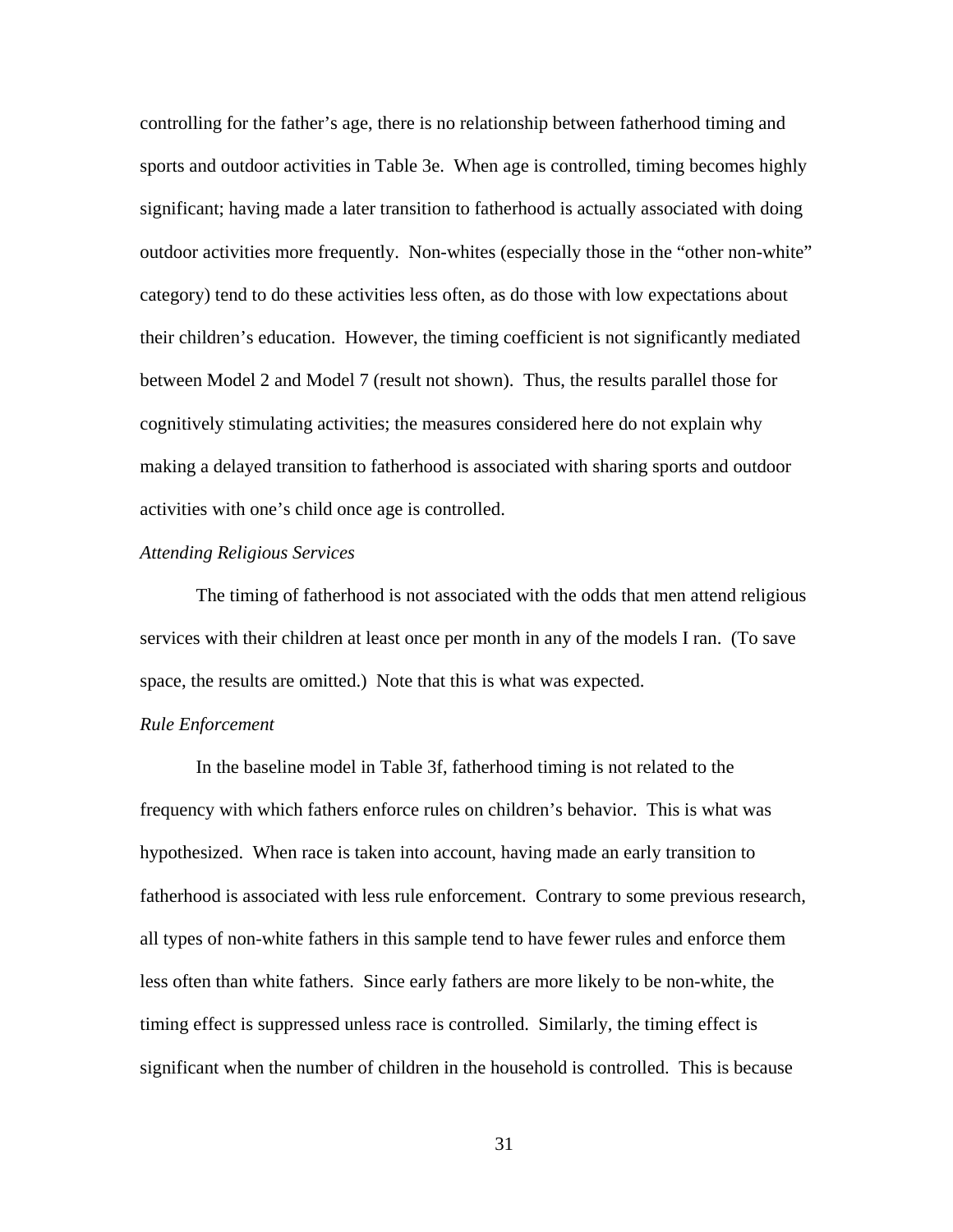those with a large number of children tend to be less strict about enforcement. Since those who became fathers at an early age tend to have more children, the timing effect is suppressed unless this factor is taken into account.

## **DISCUSSION**

Among married biological fathers in the 2002 wave of the Child Development Supplement, the age of becoming a father is associated with many measures of paternal involvement with children age five and older, even though all the respondents had been fathers for at least five years. This is what one might have expected on the basis of the past literature. On the other hand, some of the results confound expectations. Most notably, there is no relationship between fatherhood timing and the total amount of time fathers and children spend in interaction.

It seems to defy logic that men who delayed fatherhood could be more involved in so many specific ways with their children, yet not spend more total time in interaction. A very likely explanation for part of this discrepancy is that the CDS-II, which was designed to study child development, took the greatest pains to measure forms of paternal interaction and involvement that are known to promote development. However, these activities do not constitute all, or even the bulk, of men's involvement time. Fathers also spend time watching television with their children, for example, and conversing about "neutral" topics such as sports and movies while eating meals or driving from place to place. Perhaps the timing of becoming a father is not connected to these activities, or men who had their first child earlier even do them more than others. Either scenario could explain the overall lack of association between timing and interaction.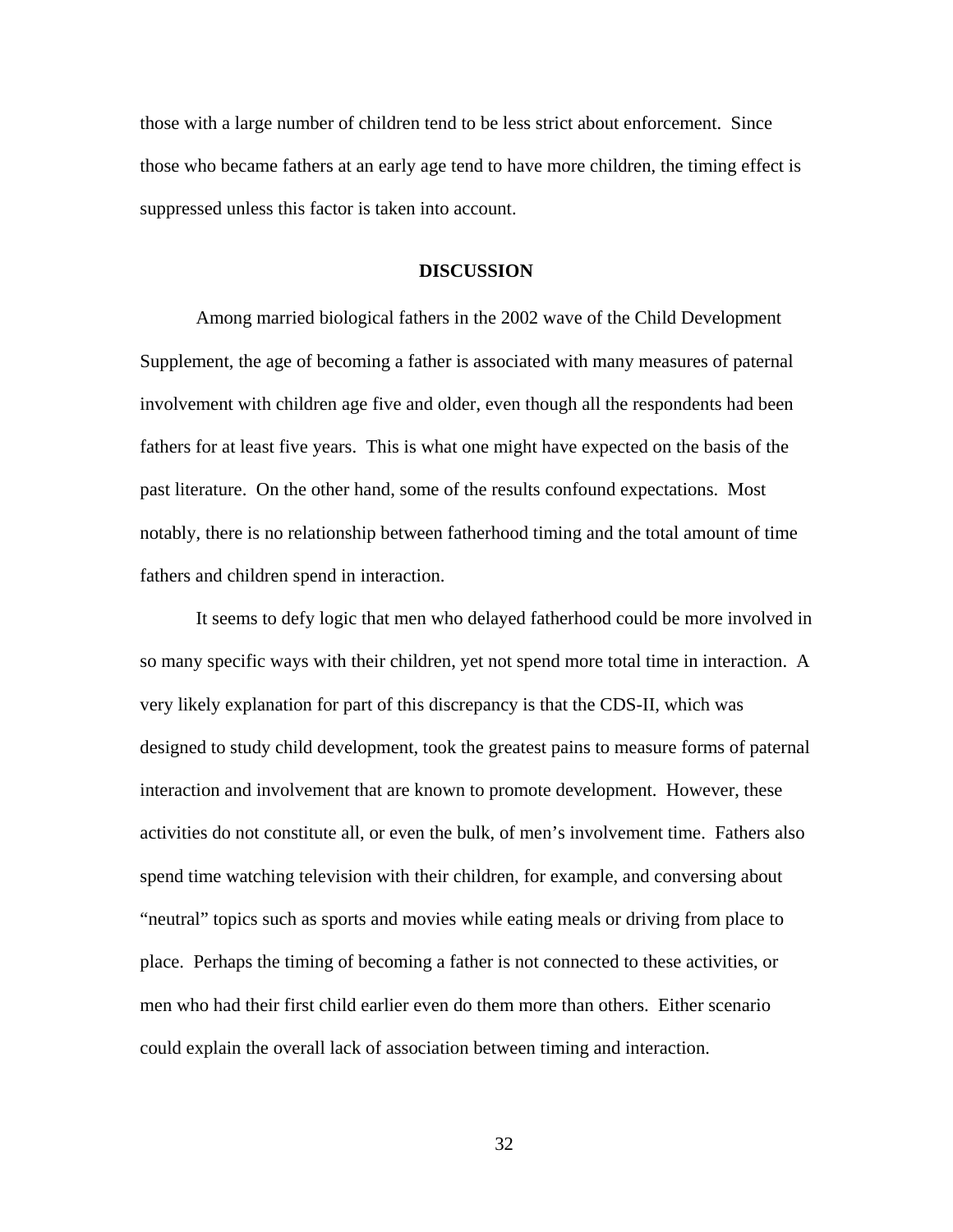Another, more troubling part of the explanation may be that all of the involvement measures except the time diary measures of interaction time were self-reported by fathers. Perhaps men who became fathers at older ages are more likely to overstate their levels of involvement when asked to report on their own activities because they are more susceptible to concerns about social desirability than others. Since they are more likely than other fathers to believe that paternal involvement is important, perhaps those who do not live up to their perception of the ideal are reluctant to report the truth. This is probably not the major reason for the apparent discrepancy between the time diary and survey results, since many early fathers in the CDS-II expressed a strong belief in the importance of father involvement as well, but it may be part of the story. The fact that some measures of involvement were collected from both the father and child perspectives is a very valuable aspect of the CDS-II, in that it reveals discrepancies such as this one that would have been invisible in data collected from a single source.

On the question of which specific kinds of involvement are associated with fatherhood timing, many of the results turned out in the ways hypothesized. Men who became fathers later in life talk with - and express affection towards – their children more frequently, they engage in shared cognitively-stimulating activities more frequently, and they are more likely to take part in their children's after-school activities. Also, there is no relation between fatherhood timing and the likelihood men attend religious services with their children. All of these results follow from the observation that some kinds of involvement are relatively optional for resident fathers and others are culturally normative and expected, coupled with the fact that delayed fathers tend to be more verbally and cognitively engaging towards their children than others.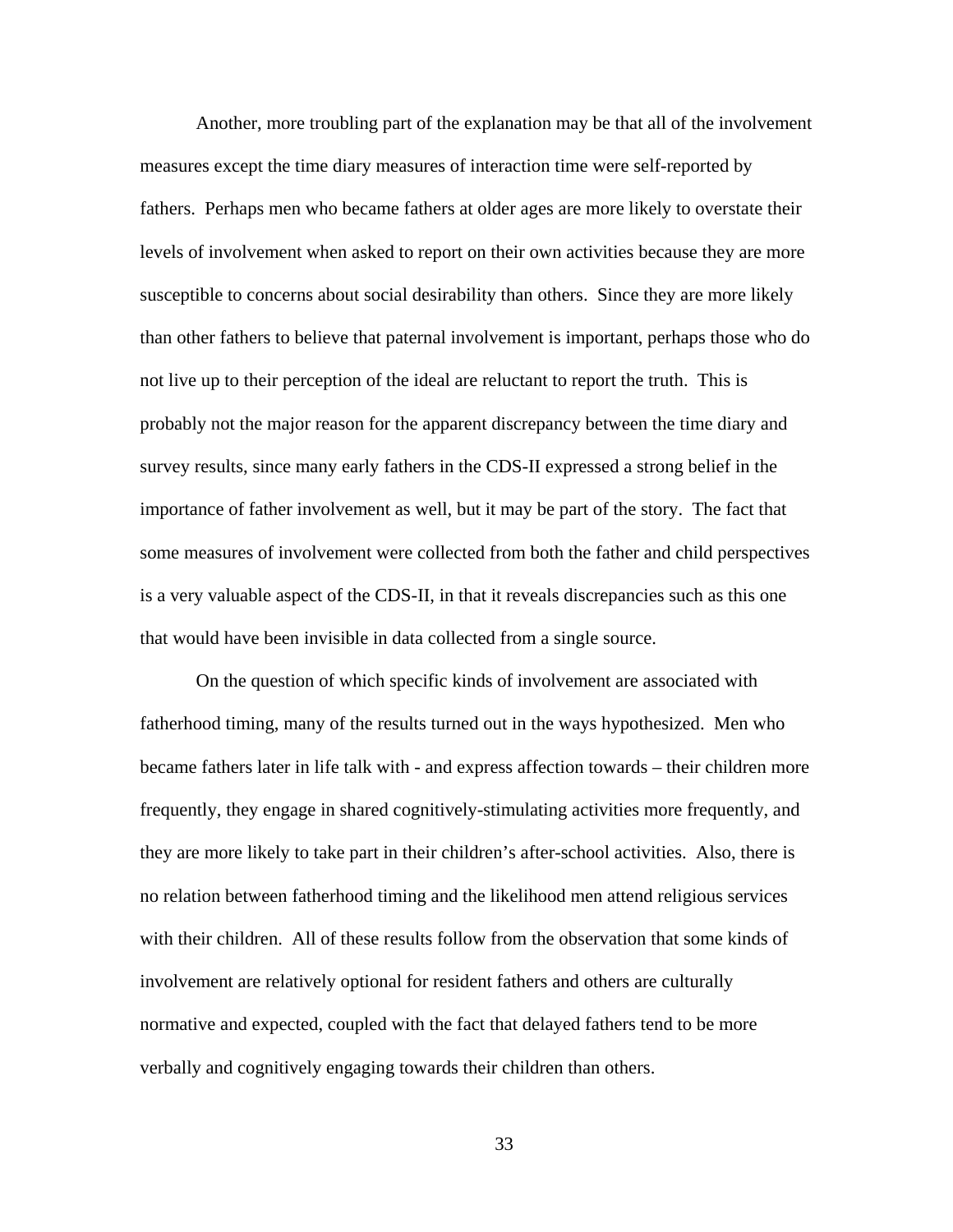On the other hand, rather than early fathers engaging in more sports and outdoor activities with their children, there is no relation between timing and these kinds of activities. When the father's age is controlled, later timing is associated with greater involvement. This finding, while not expected, follows the general trend for delayed fatherhood to be associated with specific kinds of involvement that have high developmental value.

Although there is no relation between timing and the total amount of father-child interaction, delayed timing is associated with greater amounts of interaction in the mother's absence. If fathers are interacting with children when the mother is not around, it may be more likely that they are taking care of their children's day-to-day needs. Since child care remains one of the less normative forms of fathering activity, it is logical that it is related to fatherhood timing.

Another surprising finding is that when the father's race and family size are taken into account, early fatherhood is associated with more frequent enforcement of rules. The analysis in this paper cannot shed much light on this result. Further work should elaborate by assessing whether men who came to fatherhood late tend to be inappropriately soft with their children, as some have feared to be the case (Nydegger 1986), or whether earlier fathers are inappropriately authoritarian, as well as why either state of affairs might be the case.

When cognitively-stimulating activities, after-school activities, or time spent with the child in the mother's absence are considered, the effect of being a delayed father is significantly mediated by education. To rephrase a question raised earlier: is timing simply a proxy for fathers' educational attainment? It may be so in some cases, but not in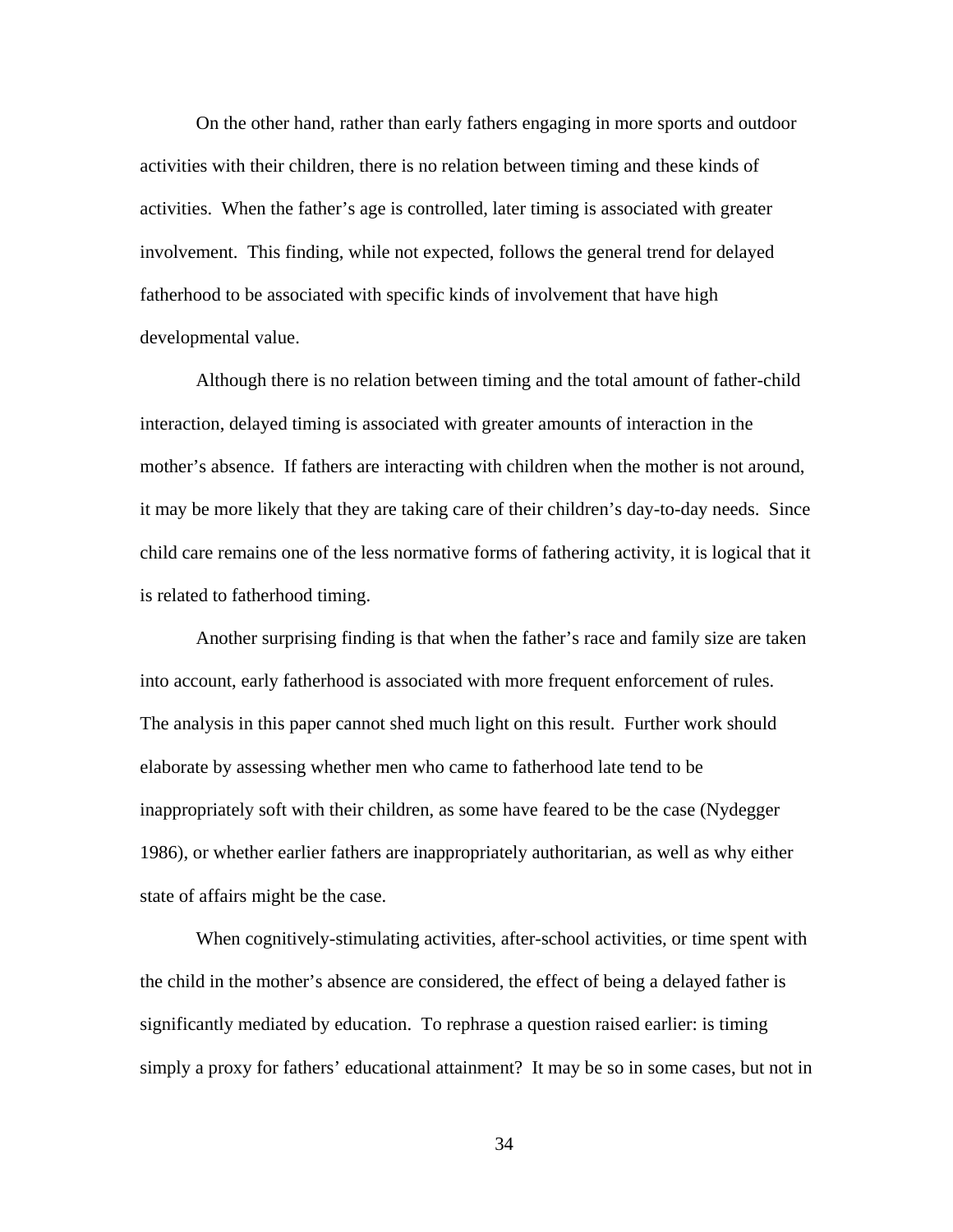all cases. Although timing is related to men's expressions of affection, education is not, and neither is family income. The story of fatherhood timing is not simply a story about education or about socioeconomic status more broadly conceived.

Furthermore, other predictors contribute to explaining the relationship between delayed fatherhood and timing. In some cases, the relationship is partly accounted for by the father's race and ethnicity. Black and Hispanic fathers tend to have initiated fatherhood at younger ages, and they also tend to spend less time than white fathers interacting with the child in the mother's absence. In addition, Hispanic fathers are relatively unlikely to participate in after-school activities with children. However, the effect of being Hispanic is largely explained by education, since the Hispanic men in the sample, many of whom immigrated to the United States, are disproportionately likely not to have graduated from high school.

Men's feelings about being a father and about the importance of involvement, as well as their expectations for their children's educational attainment, also account for some of the relationships between delayed fatherhood and involvement. What is more, these effects are robust in the final regression models where education is controlled. Delayed fathers tend to be educated, but even those who are not highly educated are likely to have positive attitudes about fathering and to believe in investing time in their children's upbringing.

While low aggravation is associated with being more affectionate towards children, men's support for involvement and expectations for their children's future appear to be explaining the timing effect in a larger number of cases. There is more support for the argument that delayed fathers are more involved because they want to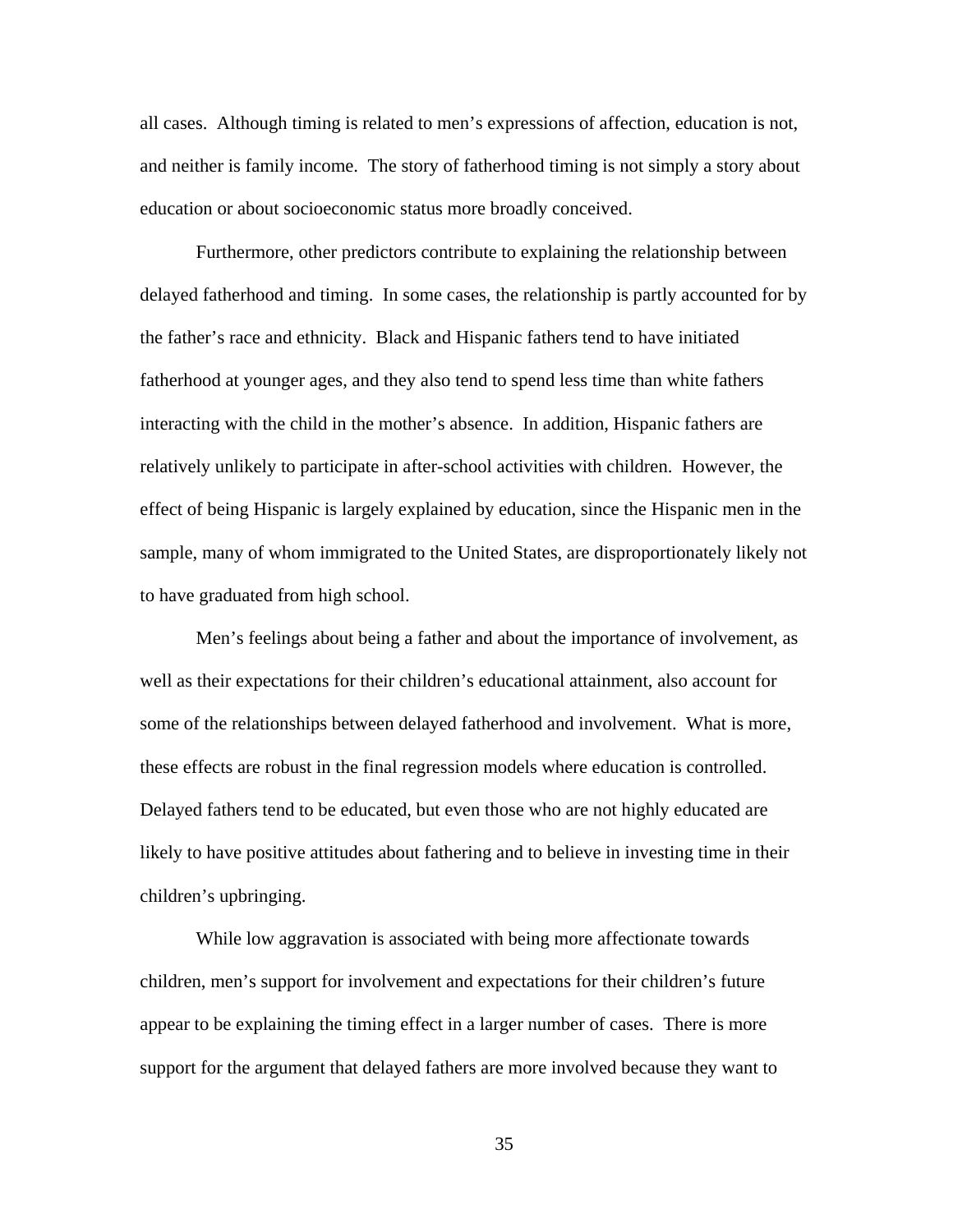invest in their children's futures than for the notion that enjoyment of parenting leads them to involvement. Since most of the measures of involvement are not related to the number of children in the home, the evidence suggests that the drive to invest in children has cultural sources, rather than being the result of a trade-off between quality and quantity in offspring.

In their observational studies, Coltrane (1996) and Daniels and Weingarten (1982) each noted that delayed fathers tend to have less severe work-related demands on their time than other fathers, and to have wives who earn a significant share of the family's employment income. As a result, they concluded that time availability and social exchange are part of the explanation for the connection between fatherhood timing and involvement. While there is an association between fatherhood timing and both fathers' work hours and mothers' relative earnings in the CDS-II as well, these facts do not significantly explain why delayed fathers are more involved. Class, race, and paternal attitudes toward investment and parenting are all more powerful mediating factors than time availability and social exchange. Perhaps this is not surprising, since these theories have not performed well in research on household labor either (Shelton 2000).

Once the father's age is controlled, none of these theoretical explanations proposed does a very good job of accounting for the fact that delayed fathers engage more frequently in outdoor activities and cognitive activities with children. Many of these activities are play, which is a normatively important part of fathering. Hence, it is likely to be shared by resident fathers and their children regardless of class, race, time availability, or men's attitudes and beliefs. This explains why none of the predictors employed in this research explains the timing effect, but not why a timing effect exists at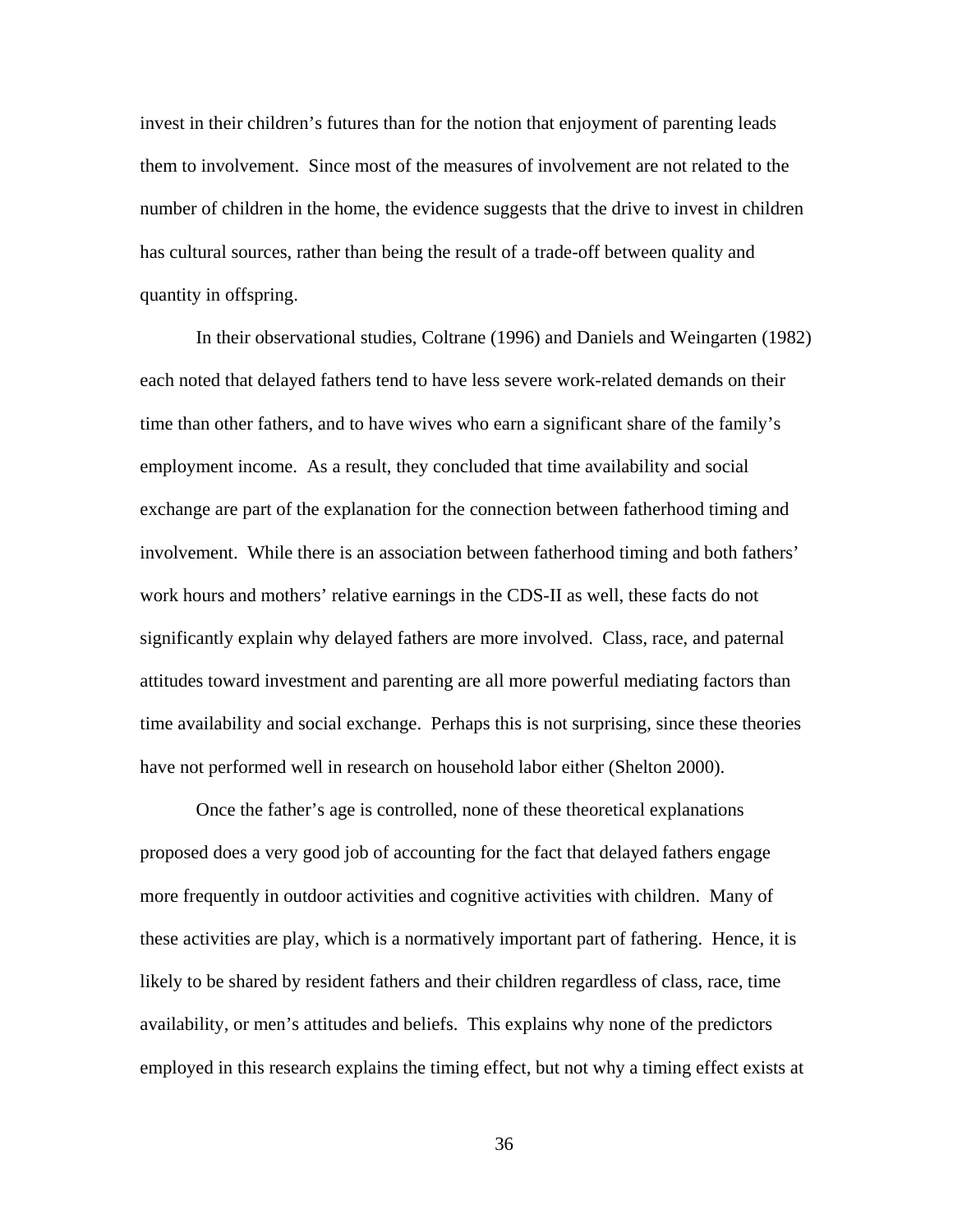all. There may be other paternal qualities associated with timing besides those considered here.

While several limitations to the current research have just been noted, there are a few more that must be pointed out as well. A very common difficulty in research based on cross-sectional social research is that the conclusions do not have a causal interpretation because the predictive factors are measured at the same time as the outcomes. In this study, the timing of becoming a father is unproblematic because it is obviously causally prior to involvement. On the other hand, it is unfortunate that fathers' and mothers' attitudes were measured concurrently with the outcome variables. This makes it impossible to say whether delayed fathers are more involved because they and their wives have more positive attitudes, compared to the converse – that they and their wives have positive attitudes because they are more involved.<sup>[6](#page-36-0)</sup>

The wide range of ages of the CDS-II children is both an advantage and a weakness. The CDS-II facilitates study of men's involvement with older children, which is somewhat less commonly investigated than involvement with younger children. However, it is admittedly counterintuitive to study involvement with children age five to seventeen lumped together, considering that appropriate types and levels of involvement

<span id="page-36-0"></span> $\overline{a}$ 

<sup>&</sup>lt;sup>6</sup> Fathers' and mothers' attitudes were also measured at the first wave of the CDS in 1997. I tried utilizing these attitudes in all the relevant models, but none of the 1997 attitude measures were ever significant predictors of involvement in 2002. This would seem to suggest that attitudes are shaped by involvement, rather than the contrary. This conclusion, however, must be strongly tempered by the fact that five years is a very long lag. In five years, many fathers' objective circumstances may have undergone considerable changes in ways that impacted the types and amounts of involvement in which they engage. Attitudes measured five months in advance would have allowed a much better test.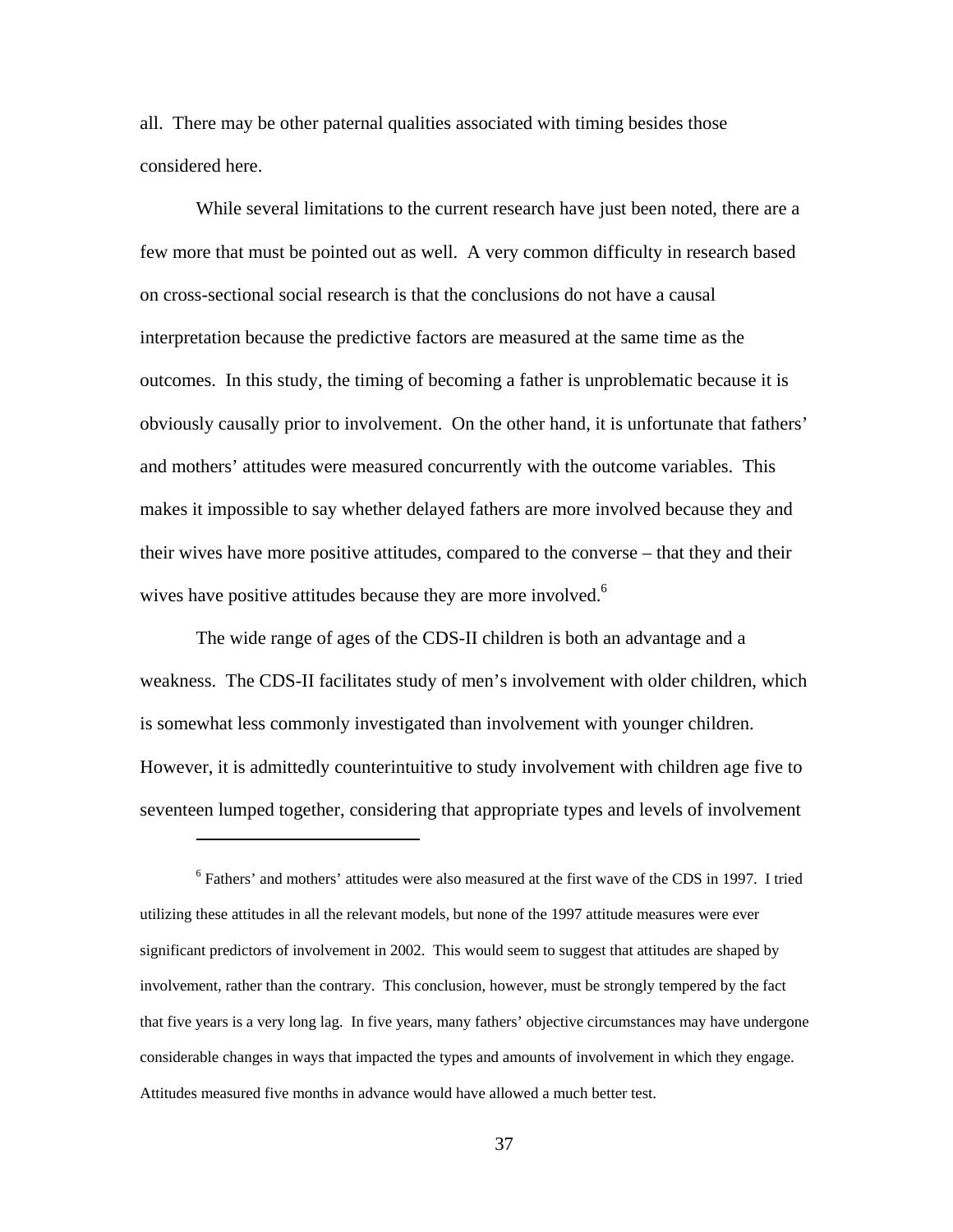vary dramatically as children grow. Unfortunately, the sample is too small to split into subgroups based on the child's age. All I could do was statistically control the child's age here.

The CDS offsets these drawbacks with considerable strengths. It offers an unusually large number of measures of paternal involvement, including time diary reports from the children themselves and measures of many specific fathering activities. Also, since the data are nationally representative, and since the CDS fathers can be linked to the PSID's excellent fertility data, the CDS is an ideal source for studying the effect of age at the transition to fatherhood on subsequent involvement in the United States.

The results from this paper suggest two directions for future research. The admittedly more controversial one is for scholars to more carefully measure and study forms of paternal involvement such as watching television and just "hanging out". While these may not be the most developmentally critical types of involvement, they have some value in that they facilitate paternal monitoring and help build parent-child closeness (Blankenhorn 1995). The likely danger in ignoring them is to overstate the quality of the parenting of culturally favored groups of fathers – including those who are highly educated, middle-class, and those who have been called delayed fathers in this paper – and undervalue the contributions of others (Doherty, Kouneski, and Erickson 1998; Hawkins and Dollahite 1997).

Even if this seems contradictory to the prior recommendation, there would also be value in further research on delayed fathers. Over the past several decades, the range of ages at which men make the transition to parenthood in the United States has been dynamically growing. This is almost entirely because more men have become fathers at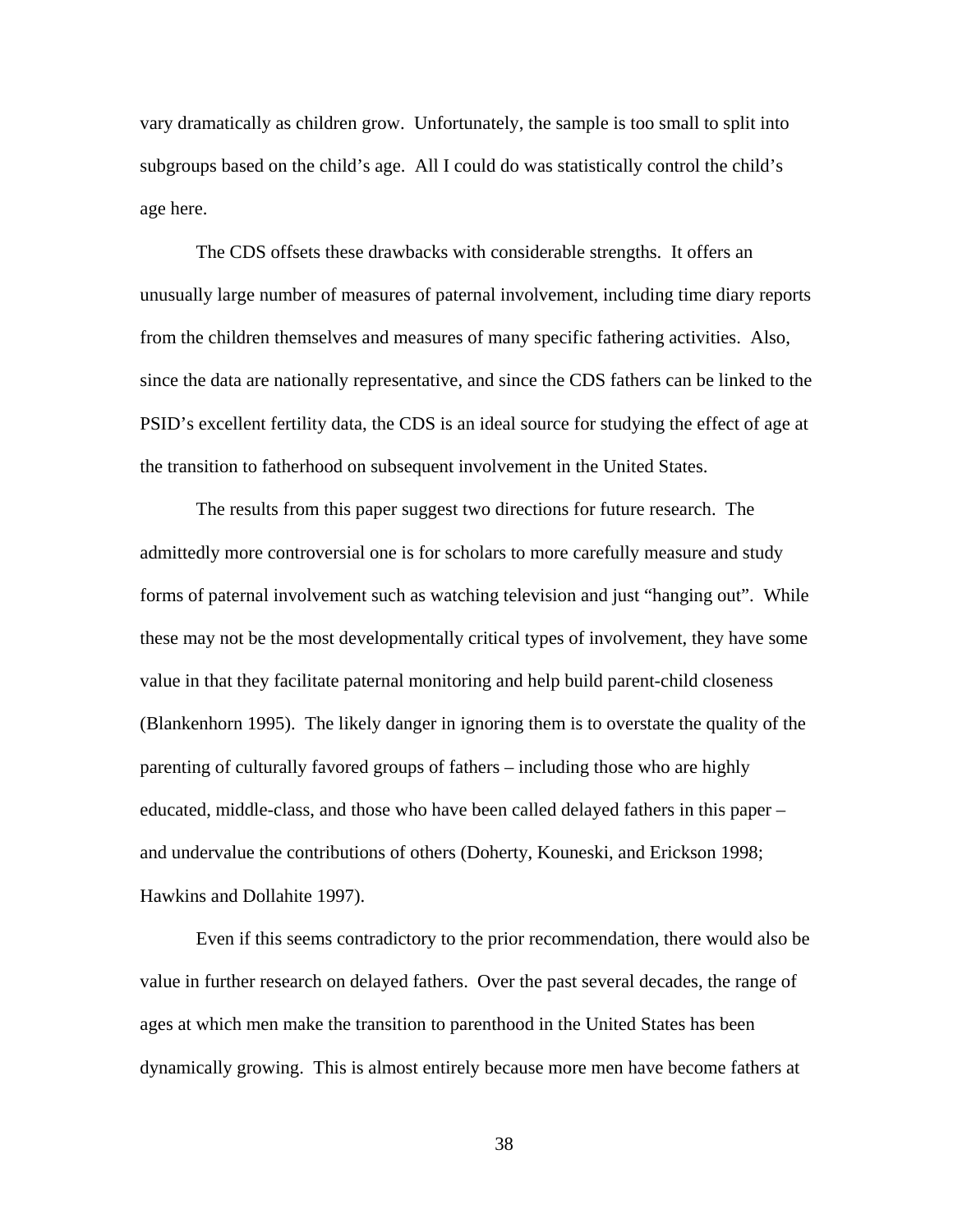what used to be considered very late ages for this major life event. If the upper bound to the normal age for becoming a father continues to grow, then those who delay parenthood may become increasingly distinctive in terms of parenting behavior, as well as in socioeconomic status, race, and attitudes towards paternal involvement. At the same time, those who become parents at ages that used to be considered late for parenthood, but no longer are, may stop appearing distinctive at all. It will be worth finding out whether these predictions come to pass.

## **SOURCES CITED**

- Ahmeduzzaman, Mohammad and Jaipaul L. Roopnarine. 1992. "Sociodemographic Factors, Functioning Style, and Fathers' Involvement with Preschoolers in African-American Families." *Journal of Marriage and the Family* 55:699-707.
- Amato, Paul R. 1998. "More Than Money? Men's Contributions to their Children's Lives." Pp. 241-278 in *Men in Families: When Do They Get Involved? What Difference Does It Make?*, edited by A. Booth and A. C. Crouter. Mahwah, NJ: Lawrence Erlbaum Associates.
- Becker, Gary S. 1991. *A Treatise on the Family*. Cambridge, MA: Harvard University Press.
- Blankenhorn, David. 1995. *Fatherless America: Confronting Our Most Urgent Social Problem*. New York: Basic Books.
- Brewster, Karin L. and Irene Padavic. 2000. "Change in Gender Ideology, 1977-1996: The Contributions of Intracohort Change and Population Turnover." *Journal of Marriage and the Family* 62:477-487.
- Chen, Renbao and S. Philip Morgan. 1991. "Recent Trends in the Timing of First Births in the United States." *Demography* 28:513-533.
- Clogg, Clifford C., Eva Petkova, and Adamantios Haritou. 1995. "Statistical Methods for Comparing Regression Coefficients Between Models." *American Journal of Sociology* 100:1261-1293.
- Coltrane, Scott. 1996. *Family Man: Fatherhood, Housework, and Gender Equity*. New York: Oxford University Press.
- Cooney, Teresa M., Frank A. Pedersen, Samuel Indelicato, and Rob Palkovitz. 1993. "Timing of Fatherhood: Is "On-Time" Optimal?" *Journal of Marriage and the Family* 55:205-215.
- Daniels, Pamela and Kathy Weingarten. 1982. *Sooner or Later: The Timing of Parenthood in Adult Lives*. New York: W.W. Norton & Company.
- Deutsch, Francine M. 1999. *Halving It All: How Equally Shared Parenting Works*. Cambridge, MA: Harvard University Press.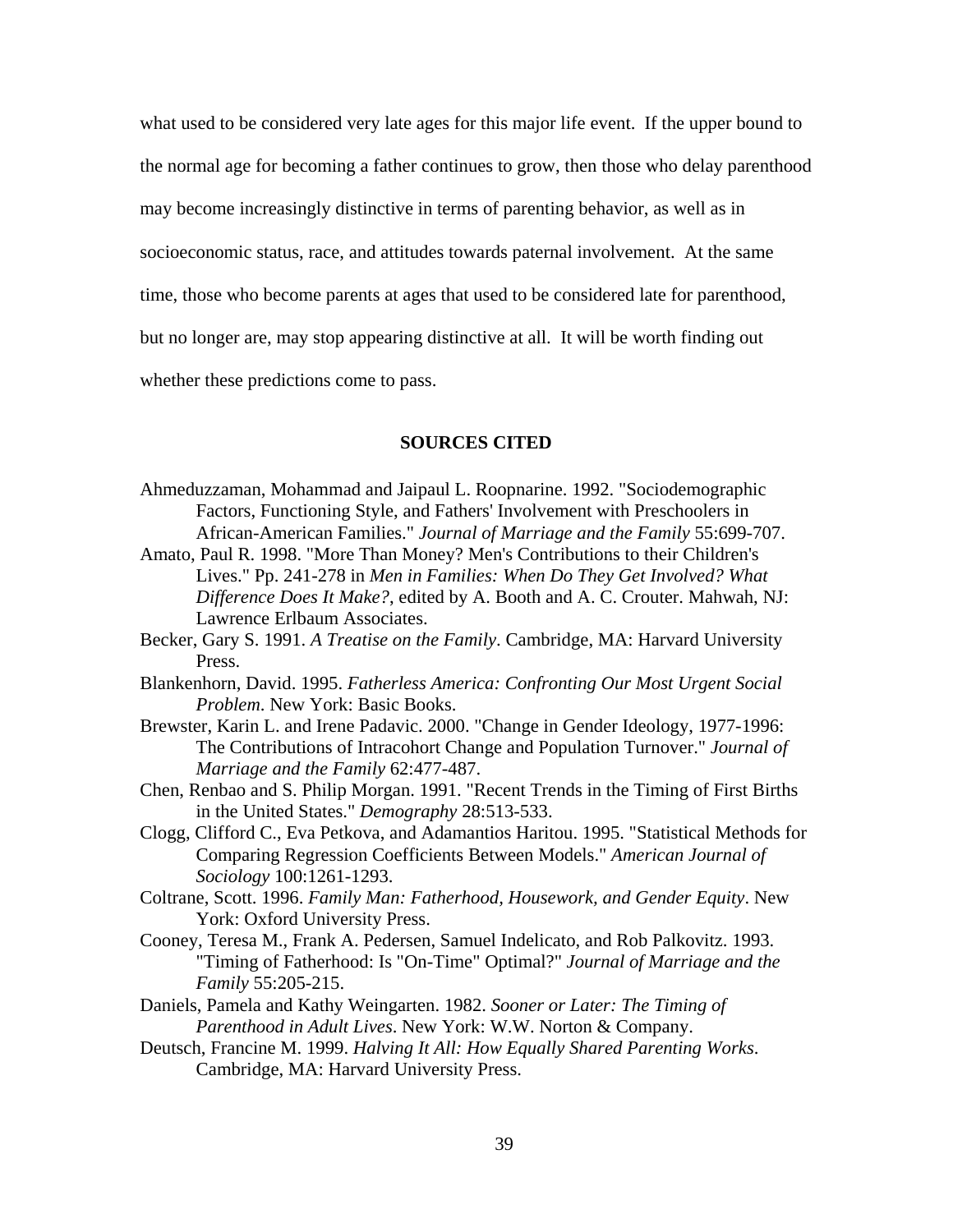- Doherty, William J., Edward F. Kouneski, and Martha F. Erickson. 1998. "Responsible Fathering: An Overview and Conceptual Framework." *Journal of Marriage and the Family* 60:277-292.
- Elder, Glen H., Jr. 1994. "Time, Human Agency, and Social Change: Perspectives on the Life Course." *Social Psychology Quarterly* 57:4-15.
- England, Paula and Nancy Folbre. 2002. "Involving Dads: Parental Bargaining and Family Well-Being." Pp. 387-407 in *Handbook of Father Involvement: Multidisciplinary Perspectives*, edited by C. S. Tamis-LeMonda and N. Cabrera. Mahwah, NJ: Lawrence Erlbaum Associates.
- Furstenberg, Frank F., Jr. and Kathleen Mullan Harris. 1993. "When and Why Fathers Matter: Impacts of Father Involvement on the Children of Adolescent Mothers." Pp. 117-140 in *Young Unwed Fathers: Changing Roles and Emerging Policies*, edited by R. I. Lerman and T. J. Ooms. Philadelphia: Temple University Press.
- Gouskova, Elena. 2004. "PSID Technical Report: The 2002 PSID Child Development Supplement (CDS-II) Weights." Institute for Social Research, The University of Michigan, Ann Arbor, MI.
- Hawkins, Alan J. and David C. Dollahite. 1997. "Beyond the Role-Inadequacy Perspective of Fathering." Pp. 3-16 in *Generative Fathering: Beyond Deficit Perspectives*, edited by A. J. Hawkins and D. C. Dollahite. Thousand Oaks, CA: Sage Publications.
- Heath, D. Terri. 1994. "The Impact of Delayed Fatherhood on the Father-Child Relationship." *Journal of Genetic Psychology* 155:511-530.
- Hofferth, Sandra, Pamela E. Davis-Kean, Jean Davis, and Jonathan Finkelstein. 1999. "1997 User Guide: The Child Development Supplement to the Panel Study of Income Dynamics." Institute for Social Research, The University of Michigan, Ann Arbor, MI.
- Hofferth, Sandra L. 2003. "Race/Ethnic Differences in Father Involvement in Two-Parent Families: Culture, Context, or Economy?" *Journal of Family Issues*:185-216.
- Honaker, James, Anne Joseph, Gary King, Kenneth Scheve, and Naunihal Singh. 2003. "Amelia: A Program for Missing Data."
- Juster, F. Thomas and Frank P. Stafford. 1985. *Time, Goods, and Well-being*. Ann Arbor, MI: Institute for Social Research.
- Komter, Aafke. 1989. "Hidden Power in Marriage." *Gender and Society* 3:187-216.
- Kotre, John. 1984. *Outliving the Self: Generativity and the Interpretation of Lives.* Baltimore: Johns Hopkins University Press.
- Lamb, Michael E., Joseph H. Pleck, Eric L. Charnov, and James A. Levine. 1987. "A Biosocial Perspective on Paternal Behavior and Involvement." Pp. 111-142 in *Parenting Across the Life Span: Biosocial Dimensions*, edited by J. B. Lancaster. New York: Aldine de Gruyter.

LaRossa, Ralph. 1988. "Fatherhood and Social Change." *Family Relations* 37:451-457.

- Lerman, Robert I. 1993. "A National Profile of Young Unwed Fathers." Pp. 27-51 in *Young Unwed Fathers: Changing Roles and Emerging Policies*, edited by R. I. Lerman and T. J. Ooms. Philadelphia: Temple University Press.
- Little, J. Rodrick and Donald Rubin. 1987. *Statistical Analysis with Missing Data*. New York: Wiley.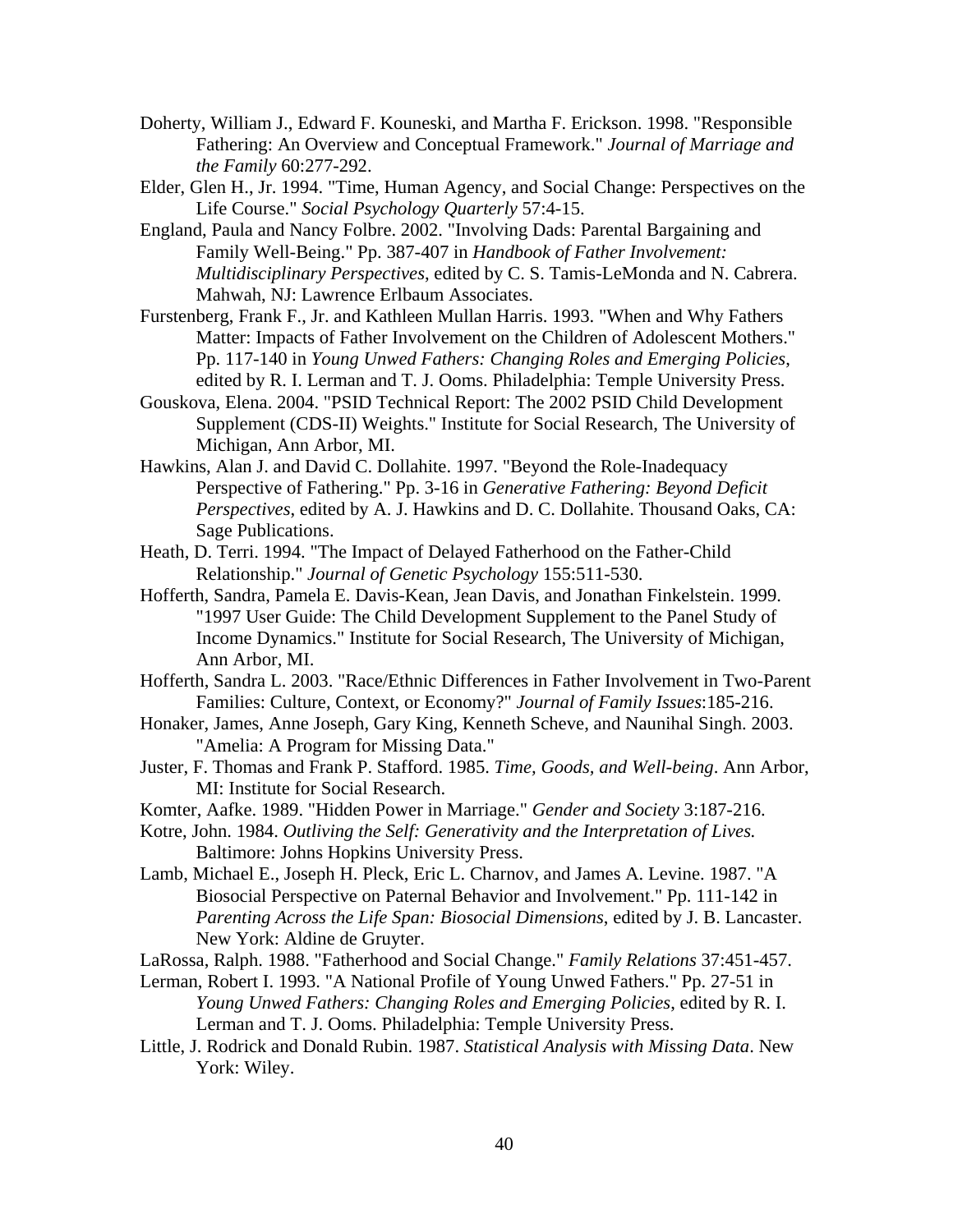- McBride, Brent A., Sarah J. Schoppe, Moon-Ho Ho, and Thomas R. Rane. 2004. "Multiple Determinants of Father Involvement: An Exploratory Analysis Using the PSID-CDS Data Set." Pp. 321-340 in *Conceptualizing and Measuring Father Involvement*, edited by R. D. Day and M. E. Lamb. Mahwah, NJ: Lawrence Erlbaum Associates.
- McElroy, Susan Williams and Kristen Anderson Moore. 1997. "Trends over Time in Teenage Pregnancy and Childbearing: The Critical Changes." Pp. 23-53 in *Kids Having Kids: Economic Costs and Social Consequences of Teen Pregnancy*, edited by R. A. Maynard. Washington, DC: Urban Institute Press.
- Neville, Brian and Ross D. Parke. 1997. "Waiting for Paternity: Interpersonal and Contextual Implications of the Timing of Fatherhood." *Sex Roles* 37:45-59.
- Nock, Steven L. 1998. *Marriage in Men's Lives*. New York: Oxford University Press.
- Nydegger, Corinne N. 1986. "Timetables and Implicit Theory." *American Behavioral Scientist* 29:710-729.
- Palkovitz, Rob. 1997. "Reconstructing "Involvement": Expanding Conceptualizations of Men's Caring in Contemporary Families." Pp. 200-216 in *Generative Fathering: Beyond Deficit Perspectives*, edited by A. J. Hawkins and D. C. Dollahite. Thousand Oaks, CA: Sage Publications.
- Parke, Ross D. 1995. "Fathers and Families." Pp. 27-64 in *Handbook of Parenting Volume 3: Status and Social Conditions of Parenting*, edited by M. H. Bornstein. Mahwah, NJ: Lawrence Erlbaum Associates.
- Pasley, Kay, Ted G. Futris, and Martie L. Skinner. 2002. "Effects of Commitment and Psychological Centrality on Fathering." *Journal of Marriage and the Family* 64:130-138.
- Pleck, Elizabeth H. and Joseph H. Pleck. 1997. "Fatherhood Ideals in the United States: Historical Dimensions." Pp. 33-48 in *The Role of the Father in Child Development*, edited by M. E. Lamb. New York: John Wiley & Sons.
- Pleck, Joseph H. 1997. "Paternal Involvement: Levels, Sources, and Consequences." Pp. 66-103 in *The Role of the Father in Child Development*, edited by M. E. Lamb. New York: John Wiley & Sons.
- Rendall, Michael S., Lynda Clarke, H. Elizabeth Peters, Nalini Ranjat, and Georgia Verropoulou. 1999. "Incomplete Reporting of Men's Fertility in the United States and Britain: A Research Note." *Demography* 36:135-144.
- Rindfuss, Ronald R., S. Philip Morgan, and Gray Swicegood. 1989. *First Births in America: Changes in the Timing of Parenthood*. Berkeley, CA: University of California Press.
- Rindfuss, Ronald R., C. Gray Swicegood, and Rachel A. Rosenfeld. 1987. "Disorder in the Life Course: How Common and Does It Matter?" *American Sociological Review* 52:785-801.
- Scanzoni, John. 1982. *Sexual Bargaining: Power Politics in the American Marriage*. Chicago: University of Chicago Press.
- Shelton, Beth Anne. 2000. "Understanding the Distribution of Housework between Husbands and Wives." Pp. 343-355 in *The Ties that Bind: Perspectives on Marriage and Cohabitation*, edited by L. J. Waite, C. Bachrach, M. Hindin, E. Thomson, and A. Thornton. New York: Aldine de Gruyter.